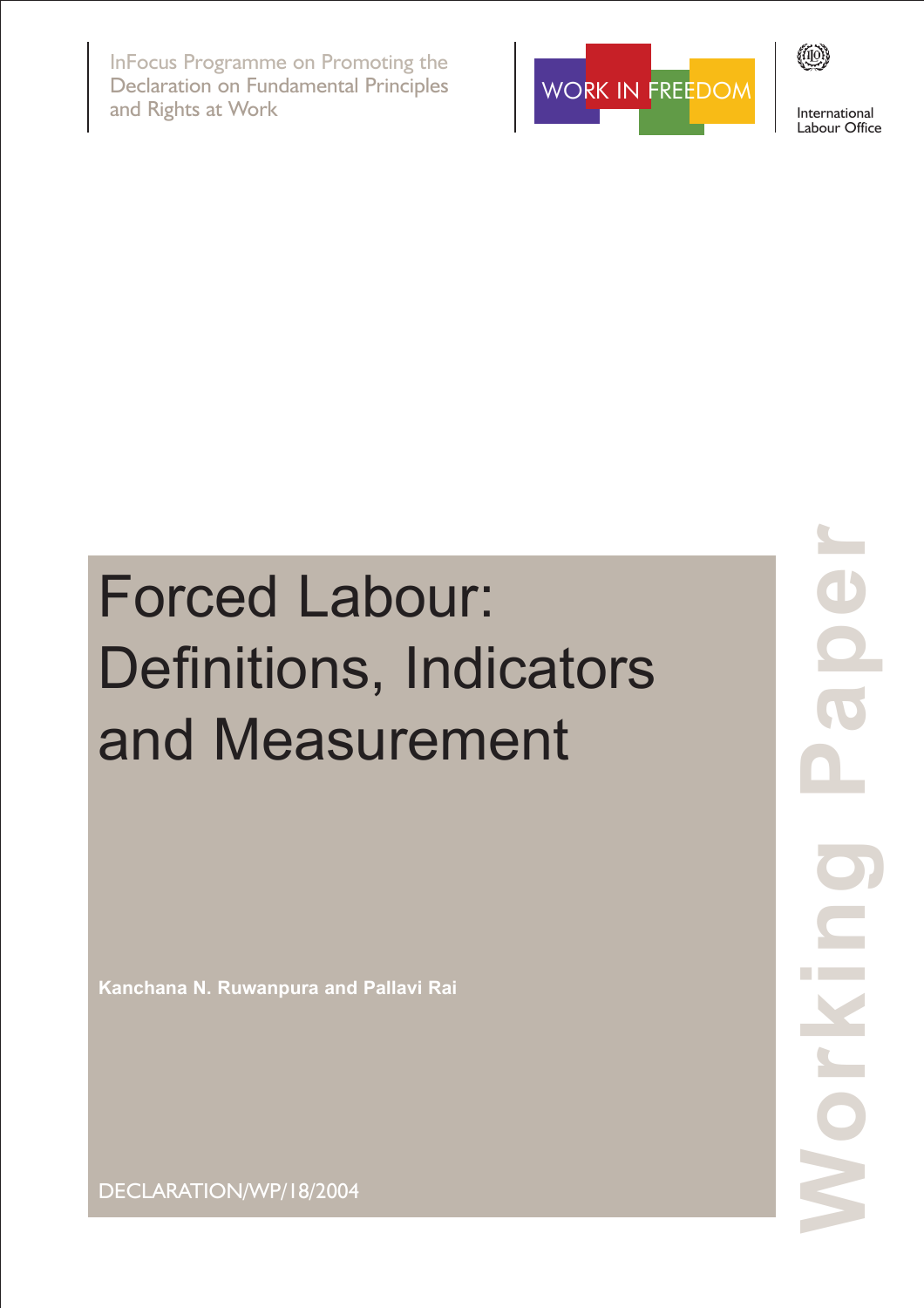**WP. 18** 

**Working Paper** 

# **Forced Labour: Definition, Indicators and Measurement**

**Kanchana N. Ruwanpura\***

Research Officer, Special Action Programme to combat Forced Labour IFP/DECLARATION, International Labour Office

**with** 

**Pallavi Rai\*** External Collaborator, Special Action Programme to combat Forced Labour IFP/DECLARATION, International Labour Office

#### **International Labour Office Geneva**

March 2004

<sup>\*</sup> Ms. Ruwanpura was responsible for the analysis and drafting of this paper, while Ms. Rai did the background research for sections 5 and 6.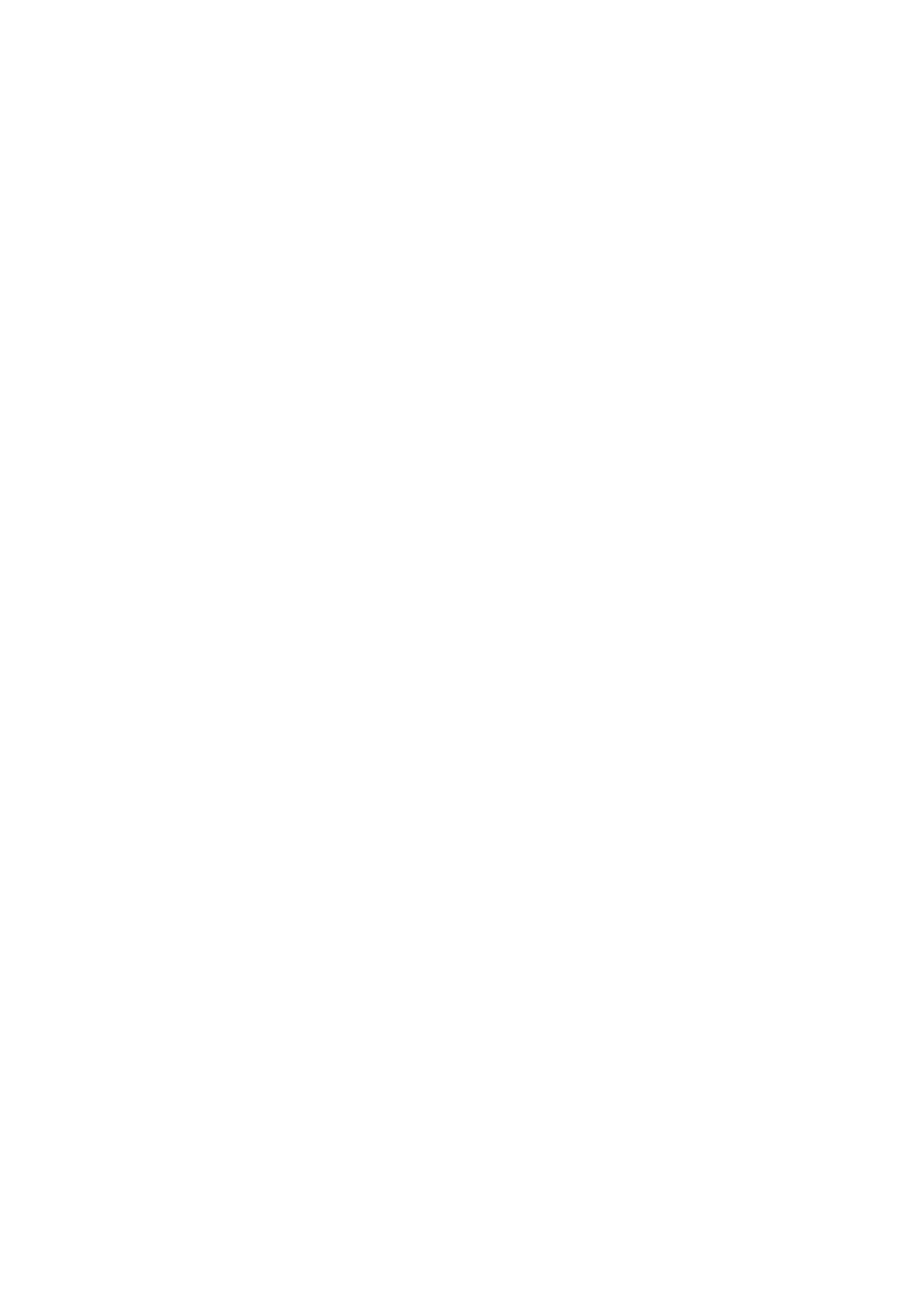## **Foreword**

In June 1998 the International Labour Conference adopted a Declaration on Fundamental Principles and Rights at Work and its Follow-up that obligates member States to respect, promote and realize freedom of association and the right to collective bargaining, the elimination of all forms of forced or compulsory labour, the effective abolition of child labour, and the elimination of discrimination in respect of employment and occupation.<sup>1</sup> The *InFocus Programme on Promoting the Declaration* is responsible for the reporting processes and technical cooperation activities associated with the Declaration; and it carries out awareness raising, advocacy and knowledge functions – of which this Working Paper is an example. Working Papers are meant to stimulate discussion of the questions covered by the Declaration. They express the views of the author, which are not necessarily those of the ILO.

In November 2001, following the publication of the first Global Report on forced labour, the ILO Governing Body created a Special Action Programme to combat Forced Labour (SAP-FL), as part of broader efforts to promote the 1998 Declaration on Fundamental Principles and Rights at Work and its Follow-up.

 Since its inception, SAP-FL has been concerned to raise global awareness of forced labour in its different forms, as a necessary prerequisite for effective action against it. Several thematic and country-specific studies and surveys have since been undertaken, on such diverse aspects of forced labour as bonded labour, human trafficking, forced domestic work, rural servitude, and forced prison labour.

 A central concern has been the magnitude of forced labour in the world today. The 2001 Global Report on *Stopping Forced Labour* had indicated a trend towards an increase in certain forms of forced labour, but had refrained from direct measurement and quantification. It was then seen as "not possible at this stage to give an accurate estimate of the numbers affected on a global scale", because of the illicit nature of forced labour, which typically occurs in the underground economy and escapes official statistics.

 In recent years, there has been a growing concern to come to grips with the problems of modern forced labour and slavery-like conditions, including the forced labour outcomes of human trafficking. A number of international organizations and also some governments (for example the United States) have been concerned to reach global estimates of human trafficking. And SAP-FL itself realizes that – not least in order to devise adequate operational responses – it needs to form the most accurate possible picture of the global scale of forced labour, and improve its understanding of the means to estimate the magnitude of forced labour at the country level.

 The paper by Kanchana Ruwanpura and Pallavi Rai represents a first step in this direction. It describes the various forms of forced labour in existence, reviews available indicators of forced labour, summarises and discusses some methods that have been used for measurement, and provides some guidance for future work on the subject. The paper was first distributed in April 2003, as a background document for an eminent group of international experts and ILO officials who participated in a consultation meeting on the measurement of forced labour.

<sup>&</sup>lt;sup>1</sup> The text of the Declaration is available on the following web site : http://www.ilo.org/declaration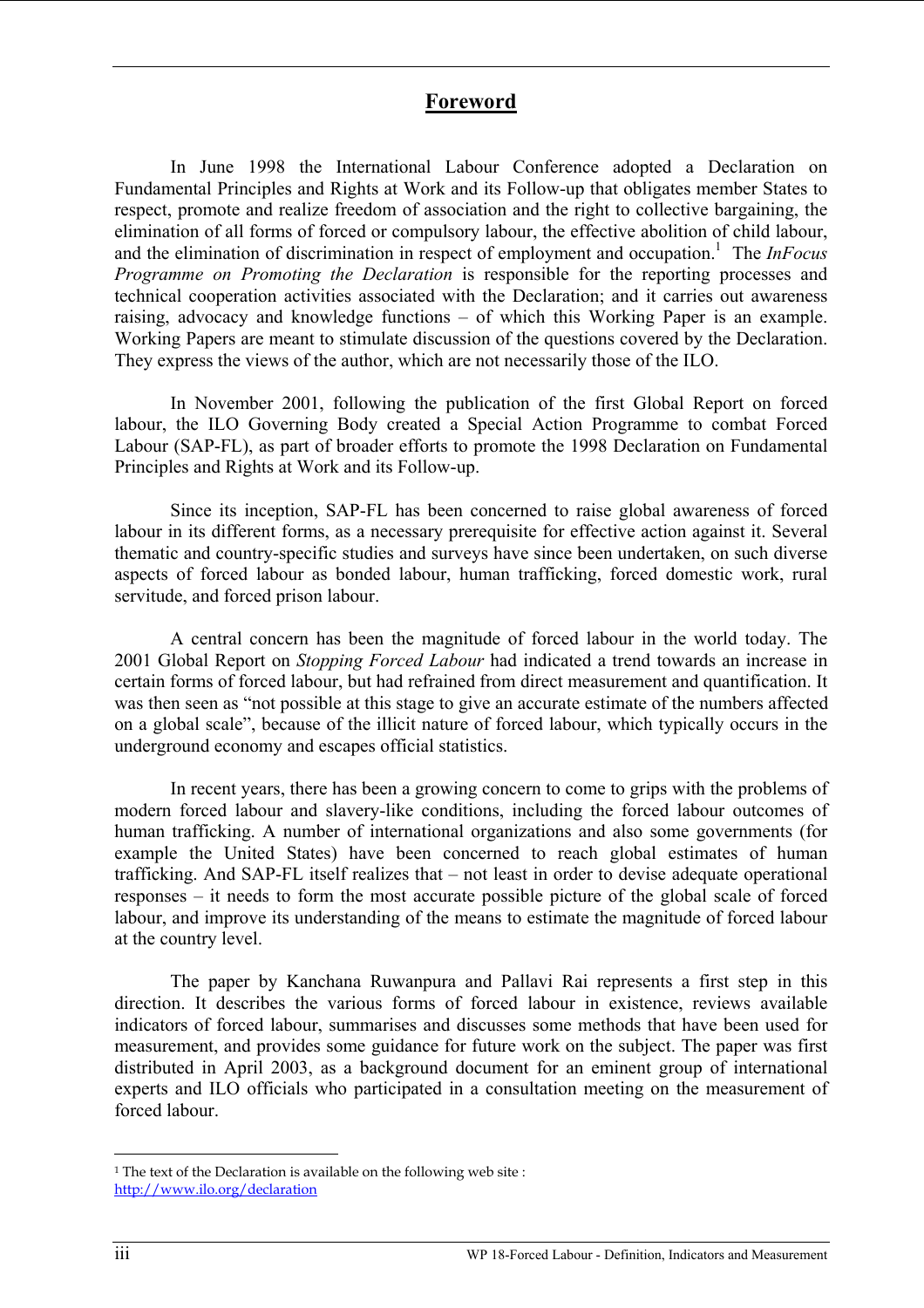The paper reflects an early stage of SAP-FL efforts to measure forced labour. Since that time, a research team under the supervision of SAP-FL economist Patrick Belser has now embarked on a new global estimate, which aims to generate benchmark figures on the minimum worldwide scale of the main forms of forced labour. A large and expanding database now contains more than 5,000 valid entries, with information on the number and gender of victims, the means of their enslavement, the economic sector where forced labour is imposed, and the levels if any of payment. As of mid 2004 the information had been collected from over 1,700 different sources, strongly reinforcing the knowledge base on different forms of forced labour. The final estimate will provide separate numbers for forced labour exacted by state authorities and private agents, respectively. The results are to be published in the next Global Report of the ILO Director General on forced labour in 2005.

 We are extremely grateful to Kanchana Ruwanpura and Pallavi Rai for their pathbreaking work on such a difficult area, where the knowledge base remains weak, but where analytical work of this kind is urgently needed. This can provide the impetus for intensified efforts against an unacceptable aspect of present-day societies, the continuation of various and largely hidden forms of forced labour in developing and industrialized countries alike.

 Roger Plant **Head Head**  Special Action Programme to Combat Forced Labour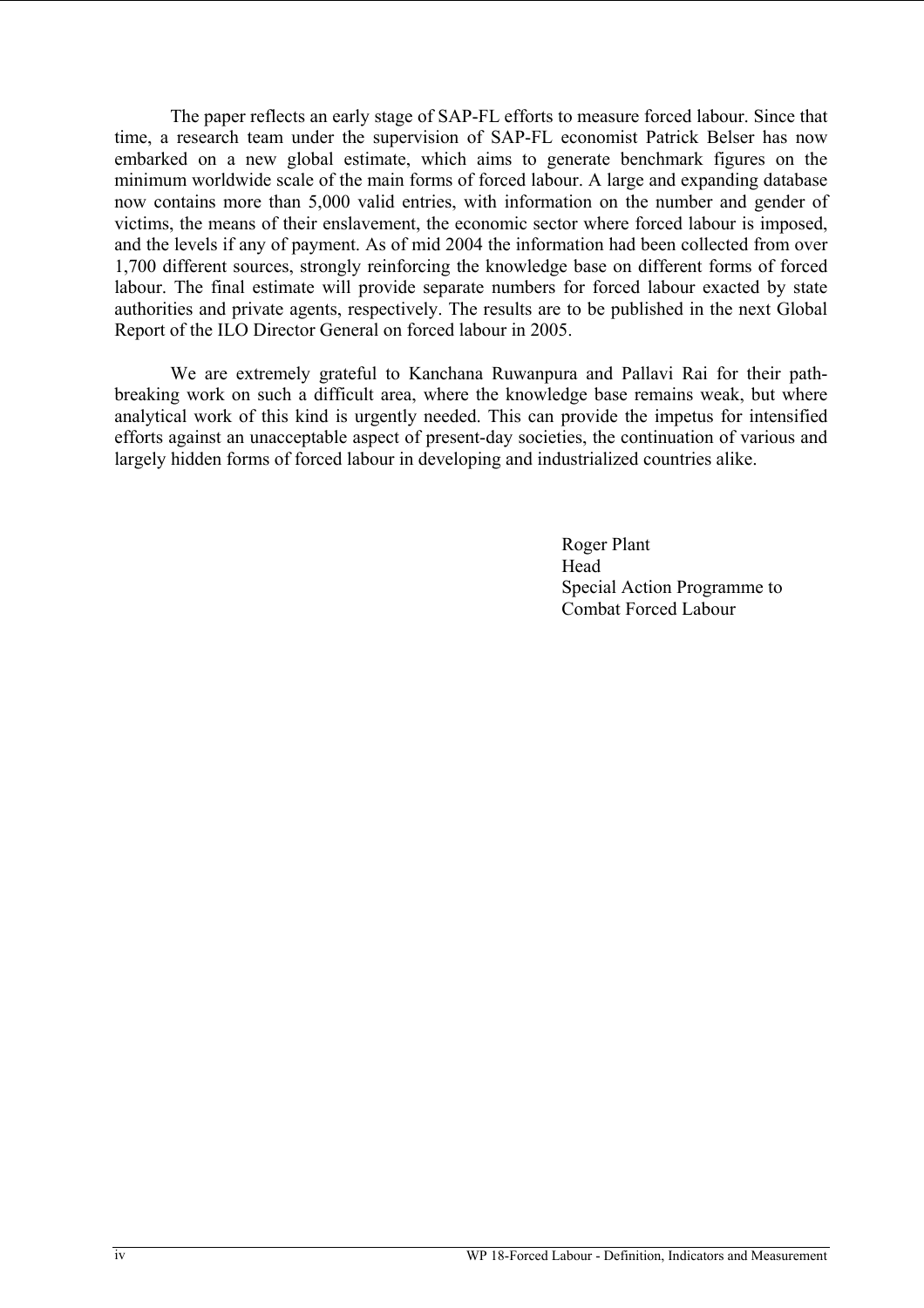# **Table of contents**

| List of Working Papers of the InFocus Programme on Promoting the Declaration  29 |  |
|----------------------------------------------------------------------------------|--|

#### \*\*\*\*\*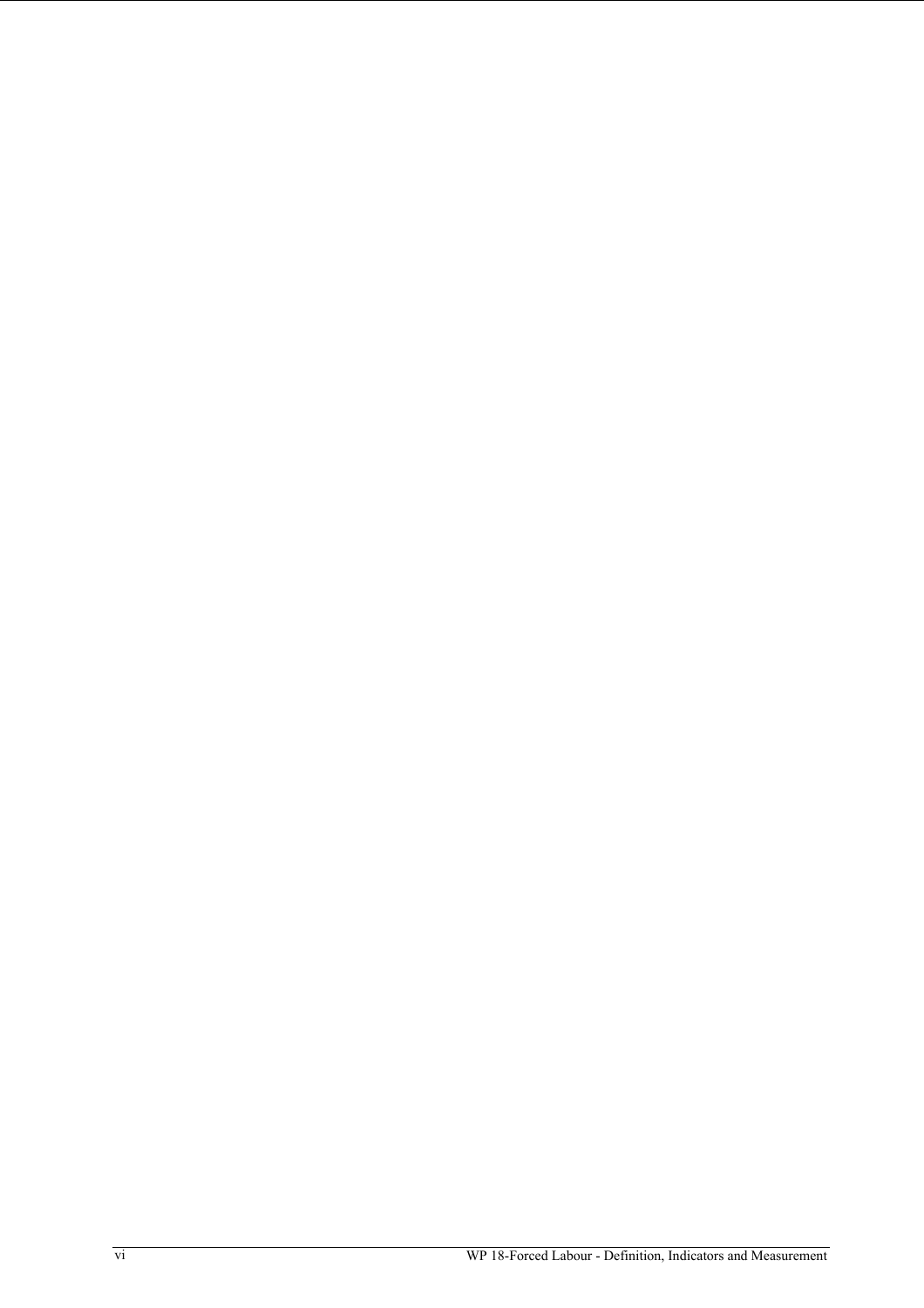#### **1. Introduction**

Forced labour is not a new phenomenon.<sup>2</sup> The existence of this type of labour has both new and old dimensions to it, and there is growing consensus that the incidence of forced labour is on the rise (Bales 2000, International Labour Organization (ILO) 2001a, 2001b). Certainly, if one is to go by the media highlighted occurrence of human trafficking, there is much truth to this claim. Yet, no accurate measurement of forced labour exists, with estimates putting the figures at *twenty-seven million* forced labourers on a global scale (Bales 2000:8). Even Bales, however, cautions us that these figures are arrived at through approximation rather than "rigorous" survey analysis (*ibid*:8).

A big challenge facing the policy-making world then is to come up with accurate figures on the depth and severity of forced labour in the modern world. And it is with this aim in mind that this conceptual study is undertaken. The purpose of this review is to examine and evaluate the literature on definitions, indicators, and measurements, with the goal of drawing lessons from the literature. Moreover, any initial attempt by the policy-making world at conducting a survey at a global scale needs to begin by appraising documented local and national level efforts at doing the same. This review will also aim to highlight and propose useful and effective survey methodologies used from the available literature so as to initiate a global measurements exercise. Such an initiative will also help us comprehend the challenges that lay ahead in the act of measurements and conducting surveys.

This paper is separated into the following sections. The next section, section 2, begins by defining the concept of forced labour and the conceptual categories of forced labour. A good grasp of the terminology is essential in an actual exercise of measurements – since capturing the incidence of different types of forced labour may require surveys to be adapted according to these differences. However, while taking such steps may be necessary, it is also important to acknowledge at this initial stage that reality is very complex, and definitions therefore can not be watertight, for example, the overlap between trafficking and debt bondage. But the aim is still to be rigorous and consistent, at the very least. Therefore, in reality there are many areas of overlap and greyness that may mean conducting a problem-free measurement exercise is unlikely. This, however, is not unusual for any initial attempt of computing the incidence of a phenomenon globally – as the ILO's own attempts at calculating child labour through SIMPOC testify. So given these recognized limitations of concepts and categories, this section will therefore go through in detail the identified forms and types of forced labour.

Section 3 will examine and review the literature that has attempted to construct indicators on forced labour. The proposed methodologies on indicators are done with the purpose of ranking countries according to their efforts to implement standards on forced labour, which while useful may be a task done too early in the day. In other words, in the absence of reliable figures on forced labour for individual countries, efforts to rank countries in implementing forced labour standards may not be politically palatable. The absence of literature on the topic, however, shows how forced labour is not high on the agenda of economists. Moreover, in this section we will be in a better position to understand the extent to which economists have attempted to grasp the concept of forced labour as defined in the

<sup>&</sup>lt;sup>2</sup> In the literature forced labour and slavery is commonly interchanged to mean the same (Bales 2000, ILO 2001). This paper refrains from doing the same and simply uses forced labour throughout, other than when discussing specific forms of forced labour.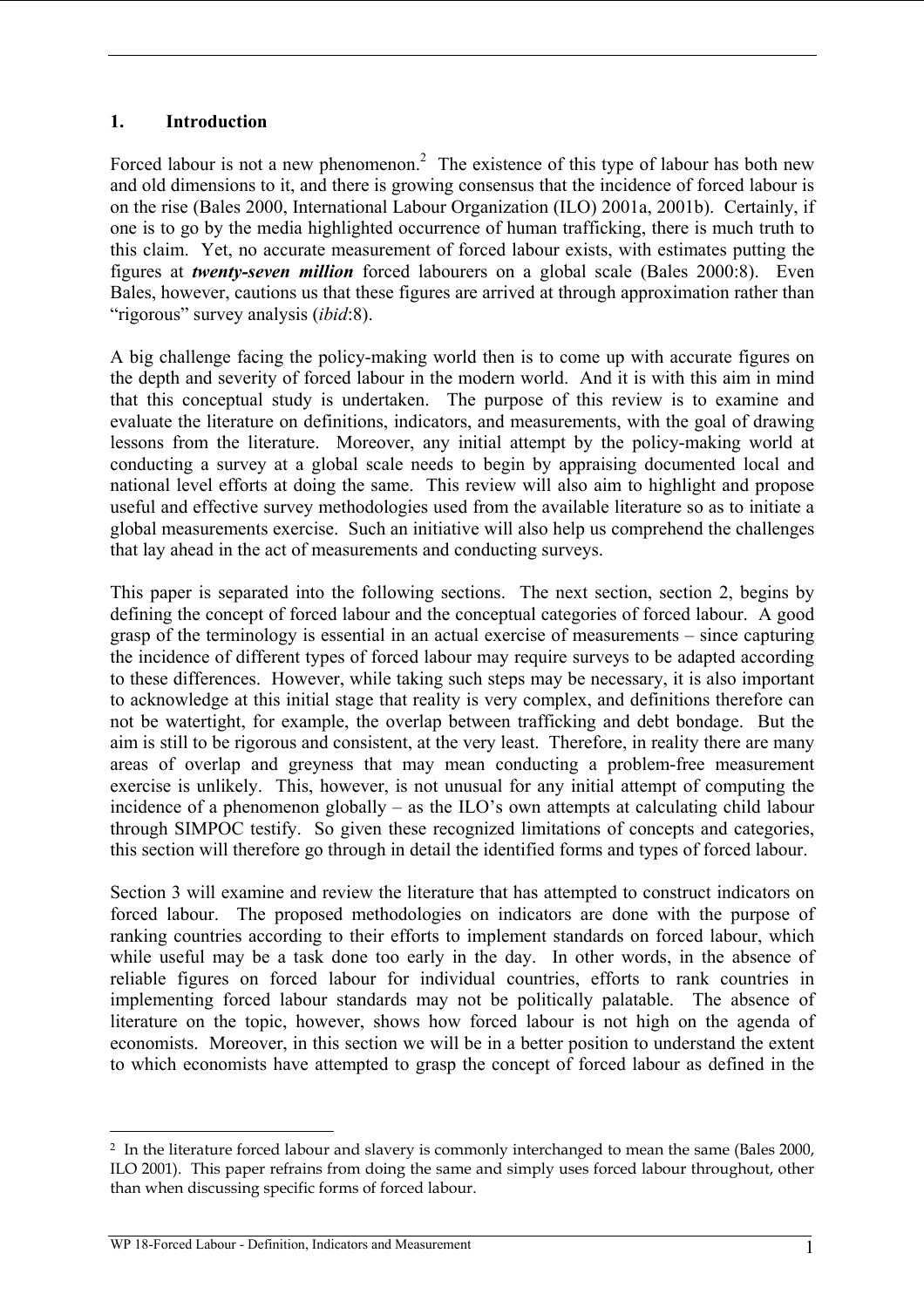policy-making context.<sup>3</sup> This is important for coming up with a sound methodology for measurement, as it is necessary to account for any gaps between theory and policy in this literature review.

Going over the theoretical underpinnings of calculating forced labour is a sound entry point to explore the surveys undertaken on the same. Section 4 reviews the available literature on measurements, particularly the well-established work done by Bales (2002). This feeds into section 5, which goes over the available surveys on forced labour in tabulated form. By presenting this evidence graphically, the measurement techniques used are highlighted – and it also helps bring out some of the limitations and pitfalls of relying primarily on surveys. To grasp the complexities and severity of forced labour it may be important to move beyond a simple survey, especially at the incipient stages of measuring forced labour. But whether this is a needed step, or not, requires us to review the empirical literature. Besides this, on the basis of critically reviewing the existing literature, it becomes possible to advocate the most appropriate sampling techniques and methods useful for any similar exercise. Moreover, in this section of the paper it also becomes possible to assess whether the literature on indicators may (or, may not) be applicable to ground level "realities" of computing forced labour  $-$  as per empirical surveys undertaken and carried out in different socio-economic context.4

The critical value of section 5 is that it enables one to explore the limits of relying primarily on survey techniques. This feeds into the penultimate section of this paper, section 6, which argues for the need to combine quantitative and qualitative research methods on measuring forced labour. The rationale for this proposition is because a qualitative assessment may be an invaluable starting step to better understand the factors and conditions leading to forced labour. And by drawing upon the evidence it becomes possible to formulate a quantitative exercise that best helps to capture the incidence of forced labour. Therefore, we also investigate possible ways of moving forwards in measuring the incidence and extent of forced labour as an emerging socio-economic issue. As calculating forced labour from a global perspective is at the early stages, there is every possibility that any techniques adopted may have to be localised and small scale. Yet, the potential value of these modest attempts should be noted.

By undertaking this literature review we will be in a better position to understand the *statusquo* and explore ways of moving ahead. However, like almost any new effort and attempt to conduct measurement exercises at the international level, there are likely to be limitations, pitfalls, and other unforeseen problems. The concluding section – section 7, therefore, identifies these particular factors. However, this ought not to deter and/or prevent initiating the preliminary stages of analysing the depth and severity of forced labour. The challenge is undoubtedly daunting, yet it is one that needs to be undertaken if one is to have better informed policy-making on forced labour.

<sup>&</sup>lt;sup>3</sup> This is not to say that policy-makers are necessarily more aware and/or in tune with ground level reality. However, since policies affecting forced labourers do emerge from the policy-making arena it is important to investigate the extent to which theoreticians are aware of the policy-making discourse on the topic.

<sup>4</sup> This will be another means through which it will be possible to draw attention to any other potential discrepancies between theoretical and empirical exercises.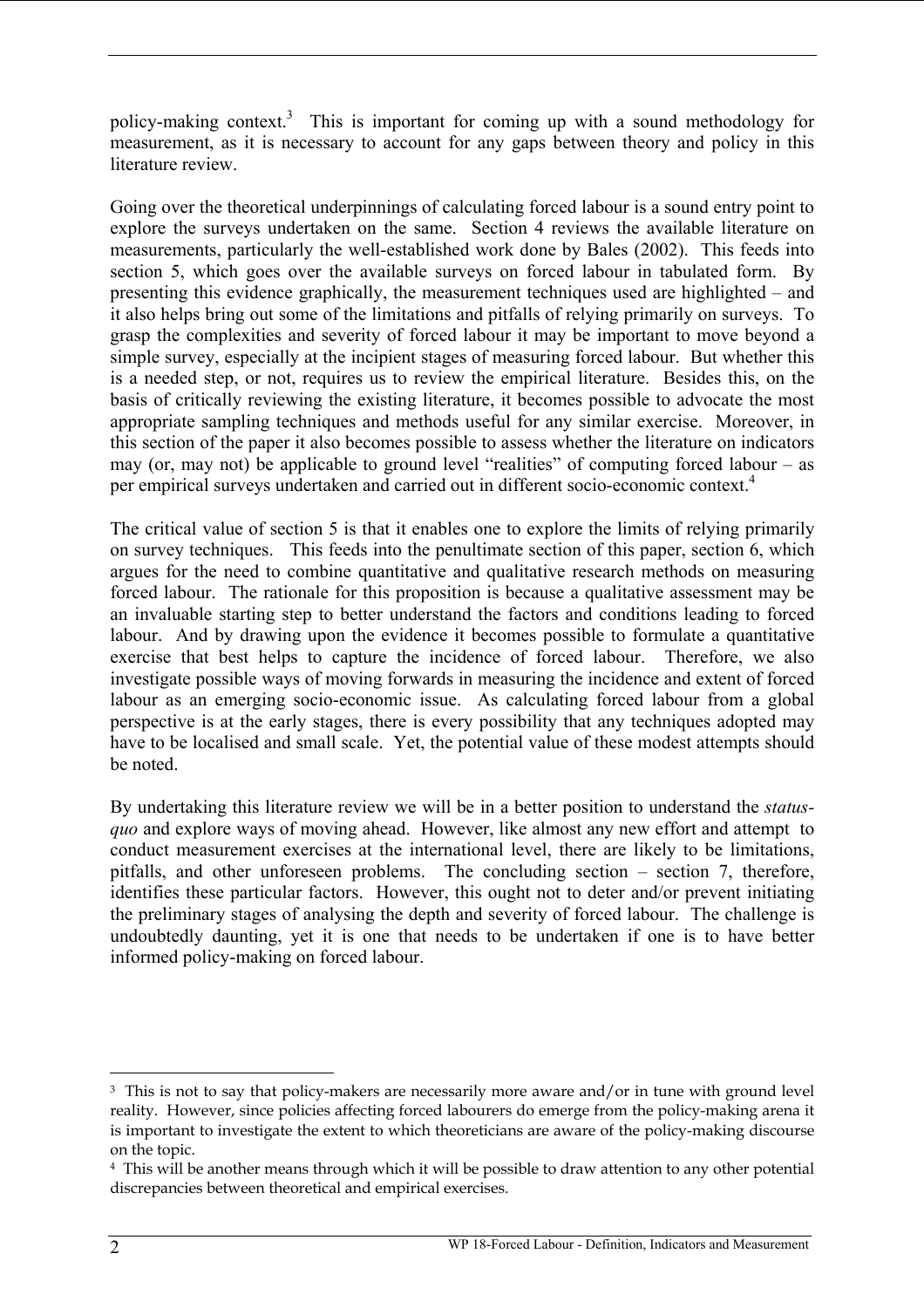## **2. Forced Labour: Concepts and Conceptual Categories**

Forced labour and its definition has in large part been the domain of lawyers. Yet, there is an economic context to it too. While this economic context has been changing and evolving, it is apparent that poverty and social exclusion contribute to forced labour – even though they may not in and of themselves explain its prevalence. There is not a necessary correlation between poverty and forced labour – since field-based evidence seems to indicate that its existence is either sector and/or country-specific. In other words, poverty, social exclusion and denial of human rights may be necessary conditions, but they are not sufficient conditions to lead to forced labour. It is here that the greatest challenge to measuring the incidence of forced labour arise, as understanding better the contributory factors need not in and of itself lead to accurate estimates of the phenomena. And we see this at play even in deciphering through the conceptual categories, where poverty, social exclusion and denial of human rights may be pointers in the right direction but they do not of themselves explain the concrete ways of thinking about of forced labour.

The ILO defines forced labour as work or service exacted from a person under threat or penalty, which includes penal sanctions and the loss of rights and privileges, where the person has not offered him/herself voluntarily  $(IIO 2001a)$ .<sup>5</sup> Definitions in law may not be able to capture complexities on the ground, as a person is denied his/her rights in very particular social and economic conditions. An illustration is the Palermo Protocol, $6$  which implicitly makes a distinction between human trafficking, a form of forced labour, and smuggling. According to the protocol human trafficking is defined where coercion, threat, force, or deception is used in the recruitment, transportation and harbouring of persons (United Nations Economic and Social Council  $2002:7$ ).<sup>7</sup> Therefore, where none of the above occurs, but persons are involved in illegal border crossings through complicity with recruiting agents, then this is considered a case of smuggling.

In law it is clear that a particular set of conditions define a trafficking scenario – thus setting it apart from smuggling. The practical situations may be different from this clear/neat separation. The practical difficulty arises when a seeming case of smuggling turns into trafficking because of trickery or deception at some point in the chain – as cases of smuggling and trafficking involve the connivance of many agents and actors. This serves as an instance where there may be grey areas between legal concepts and practical situations, which also underscore the practical difficulties that will be encountered in measuring forced labour.

Despite these difficulties, for operational purposes, the ILO has categorised "forced labour" into five key areas  $(IIO 2001b)^8$ . While this section of the paper goes over the schema of forced labour, the problems associated with the definition and practical application of the same still persists – and is duly acknowledged with out repetition of the issue. Therefore, this section of the paper discusses the existing categories of forced labour – which includes, slavery and abduction, misuse of public and prison works, forced recruitment, debt bondage

<sup>5</sup> This is according the Forced Labour Convention n° 29 (1930) (ILO 2001a:9).

<sup>6</sup> This is the protocol to prevent, suppress and punish trafficking in persons, especially women and children, which supplements the United Nations Convention against Trans-national Organized Crime (United Nations Economic and Social Council 2002:7).

<sup>7</sup> This is a rough reading of the concept. A precise description of the terms can be found in the United Nations Economic and Social Council document on the subject (2000).

<sup>8</sup> While this paper uses the five conceptual categories, earlier work by the ILO has eight separate categories of forced labour (ILO 2001a). In this paper, the later classification by the ILO is used.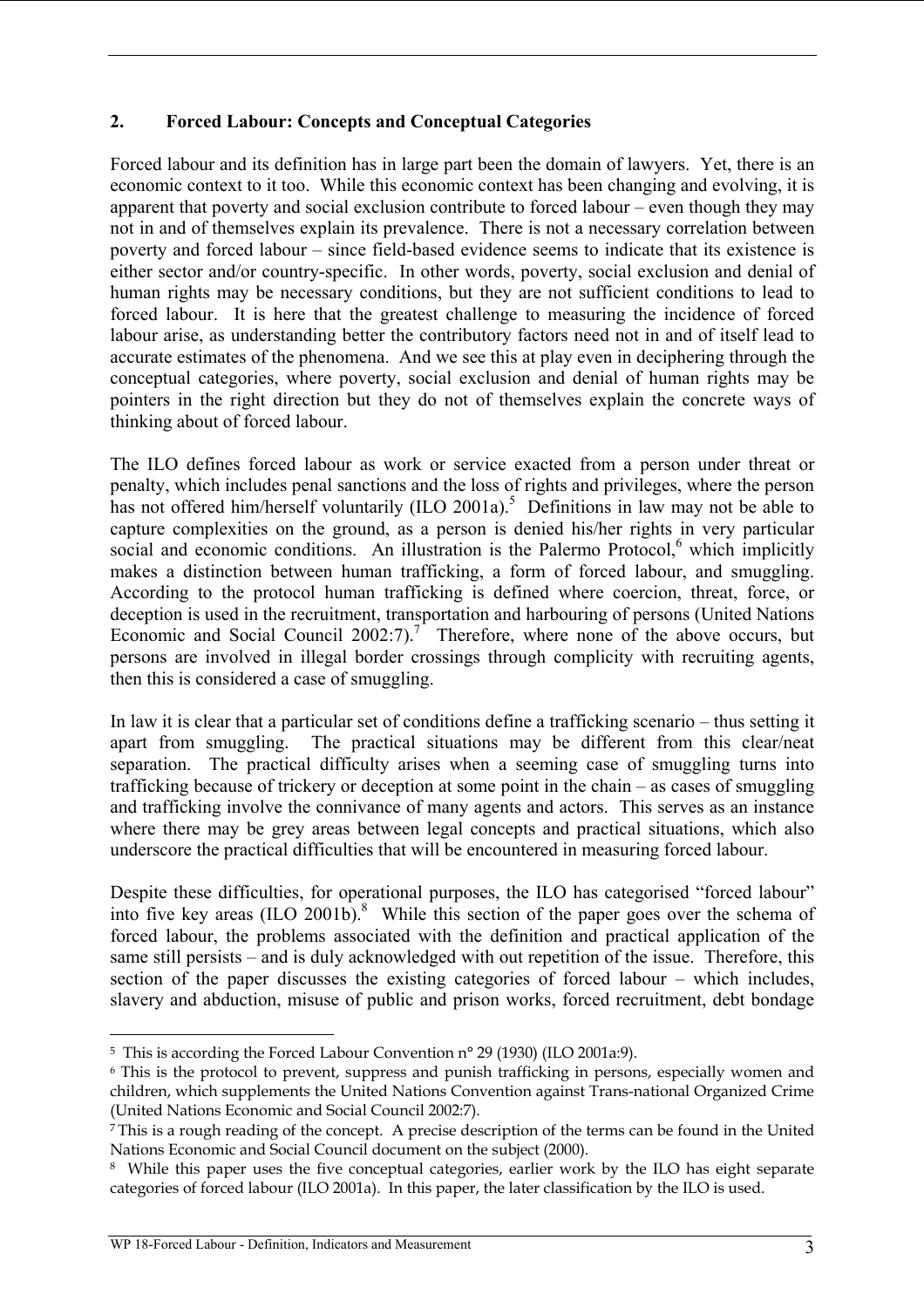and domestic workers under forced labour situations, and internal or international trafficking (*ibid*:5-6). <sup>9</sup> Categorizing forced labour into these distinct areas reflects the fact that older forms of forced labour continue to persist along with new forms of forced labour, which are emerging in the global economy.

There are two motivating reasons for examining this conceptual categorization. Firstly, to measure forced labour one needs to know what types of labour conditions fall within the rubric. Secondly, it helps us show that terminology and definitions are useful for practical purposes, especially when initiating a measurement exercise. In other words, what ever the limitations of the existing schema, it is important to know what is this classification system – because one needs to know what one is going to measure in trying to accurately estimate the prevalence of forced labour in the present global economy. What follows in the subsequent paragraphs, therefore, is a brief overview of each of these categories.

Abduction and slavery is a key form of forced labour, which continues to haunt the "modern" economy. While the cases detected are rare, conflict-conditions and "traditional" rivalries are factors that lead to abduction of people, who are then forced to labour for fighting parties (ILO 2001a:16). Where abductions take place in conflict conditions, it is argued that such persons are used to either directly or indirectly engage in armed conflict (ILO 2001b:5). Sierra Leone is a case in point, where diamond miners are compelled to labour for different fighting parties (ILO 2001a:16). Besides this, however, abduction of persons also usually tends to result in slavery and/or slave-like conditions as conventionally understood, and is known to be found in Sudan and Mauritania (*ibid*:16-17).

The inappropriate use of public works and prison labour is another category of forced labour (*ibid*:5). The former category may be subject to contention, especially where the voluntary labour performed by people is for short durations and/or sporadic. For example, village communities do come together to meet emergency and/or pressing socio-economic needs, such as building dams, during a limited amount of time as well as being involved in seasonal agricultural tasks based on reciprocity. Such practices are commonly found in predominantly agricultural communities and in countries that have a strong agrarian base – such as Africa or Asia. Clearly, these occurrences, which are based on particular cultural systems of self-help and reciprocity, ought not to be conflated together with situations of forced labour.

However, participation in public works under threat or force by the military, for prolonged periods of time, or without adequate remuneration (i.e. minimum wages), is considered a form of forced labour. Examples of forced labour situations where threat or force is used to extract labour from communities are noted in previous work by the ILO – with Myanmar being a case in point (ILO 2001a:19). Similarly, the discrepancies between local and national legislative frameworks, which may lead to forced labour situations through public works, in some African nations are also noted *(ibid:20)*.<sup>10</sup>

<sup>9</sup> This review on measurements will not cover the computing of child labour. This of course is for the obvious reason that this is already undertaken by International Program on the Elimination of Child labour (IPEC).

<sup>&</sup>lt;sup>10</sup> It is important to bear in mind such a tightly defined type of forced labour. This will prevent unnecessary lumping together instances of those case mentioned in the previous paragraph along with the situations discussed here, which is a critical distinction to make as otherwise it is likely to be contentious for its lack of cultural sensitivity and euro-centric biases.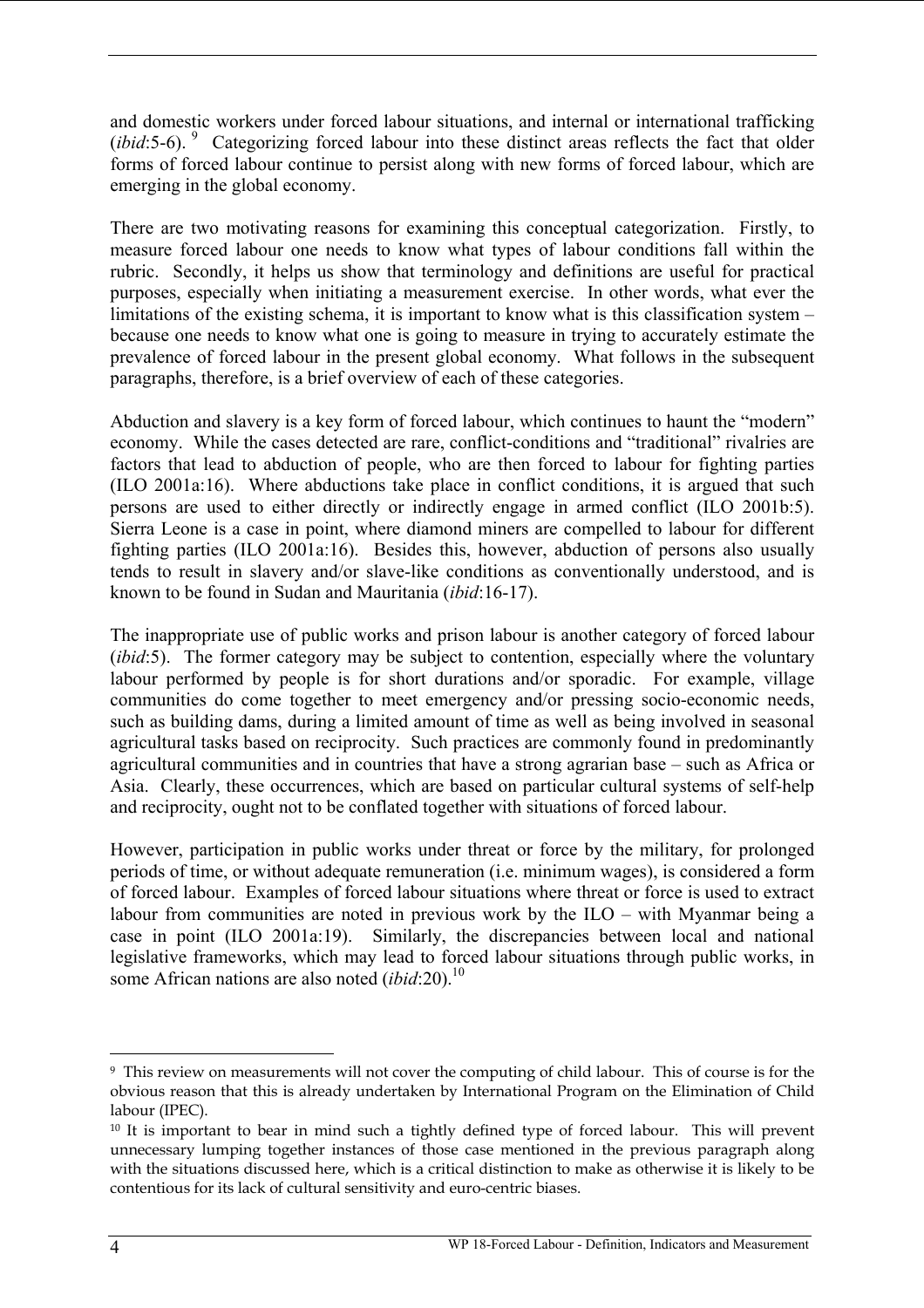Prison labour has two dimensions that constitute forced labour. The first type involves prison labour imposed by the state for anti-social acts. People have been imprisoned for political dissent against the state or for expressing religious views. Such persons are required to undergo compulsory labour so as to reform and educate themselves – which implies not simply a denial of human rights but also an instance of forced labour (*ibid*:62-3). China is a country singled out for violation of the core labour standards, with growing concern voiced by human rights and international workers organizations (*ibid*:62-3).

Prison labour has been usually used within prison premises in the past, and this is not the subject of our study. It is instead prison labour, which has involved work with private sector firms outside the prison on a daily basis, that is increasingly perceived as situations of forced labour. This is because, as workers organizations have noted that wages of these prison labourers are very low and they lack protection to negotiate for sound terms and conditions (*ibid*:60-61). Thus, the increasing public-private partnerships on prison maintenance, privatisation of prisons, and the use of prison labour by private enterprises in countries, such as the United States, United Kingdom, China, is noted as endorsing a particular type of forced labour. Yet, this type of prison labour is a contentious area to be considered forced labour – perhaps partially explained by the fact that these countries wield influence internationally.

Peonage and serfdom systems are remnants of feudal structures, which unfortunately are still found in many Latin American countries. "*Enganche*" is a coercive recruitment practice where indigenous people are recruited by indebting their subsistence living, for which they have to produce goods and services (ILO 2001a:22). Similarly, advances are used to induce indebtedness among indigenous people before the agricultural harvesting time, which leads to these people working to pay off their debts – with these practices extending to sugar cane and charcoal production as well  $(ibid:23)$ .<sup>11</sup> Forced recruitment, however, is in many instances inter-mixed with debt bondage – because the former is not done simply under duress but also by compelling workers to take monetary advances.

Debt bondage, however, has another element to it – this is the case of bonded labourers found in South Asia, namely Bangladesh, India, Nepal and Pakistan (Bales 2000). The situation of bonded labourers differs from debt bondage in Latin America in that their period of indebtedness usually extends indefinitely, with many occasions of inter-generational bondage. Another significant characteristic of bonded labour in South Asia is that there are notable links to religious, cultural, and caste-based social relationships and skewed land-ownership patterns, which is closely related to the local social and economic structures.<sup>12</sup> <sup>13</sup>

The case of domestic workers in forced labour situations is infinitely more complex, because all domestic work need not degenerate into forced labour situations. A variety of factors

 $\overline{a}$ <sup>11</sup> The case of forced labour in sugar cane and charcoal production shows how it is not simply linked to poverty and social exclusion, but is also closely linked to the globalisation process with multinationals deriving economic benefits from such exploitative labour practices (Bales 2000).

<sup>12</sup> This particular feature is a noteworthy distinction from debt bondage in Latin America, which can be shown to be more closely linked to global economic relations and not simply local conditions.

<sup>&</sup>lt;sup>13</sup> A particular manifestation of bonded labour situations in South Asia linked to religious and cultural traditions, not to mention gender, is the case of '*devadasis*' – who are pre-pubescent girls sacrificed to temple priests in exchange for the families economic security (Bales 2000:199). These young girls remain the property of the temples and priests well into womanhood – and are sexually enslaved and are usually thrust into temple-based prostitution. In the name of religion, culture and tradition, however, such abominable practices continue, with sporadic media attention.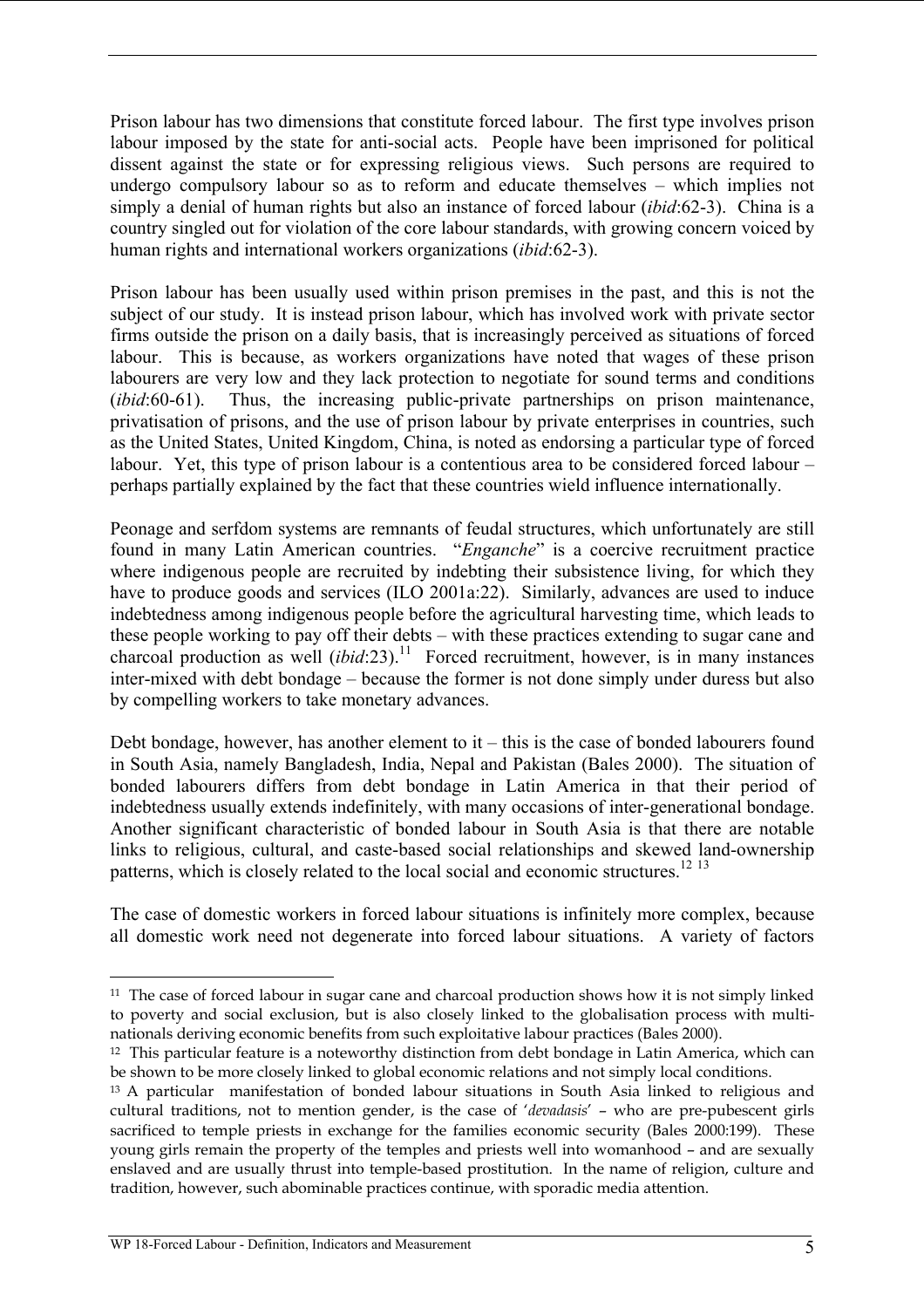could render domestic work into a situation of forced labour – which includes, debt bondage, trafficking, physical threat and withholding wages and/or identity papers (*ibid*:30). Moreover, since domestic workers are not visibly engaged in their work activities and tasks, difficulties can arise in assessing forced labour situations – with usually the more stark forms of abuse getting media coverage. The absence of labour legislation protecting domestic work, employment training – especially where domestic workers migrate from their home countries to foreign destinations, and their inability to exercise freedom of association, further contributes to the particularly sensitive nature of their position (*ibid*:31).<sup>14</sup>

Internal or international trafficking leading in forced labour situations is the next identified<br>group (ILO 2001b:6).<sup>15</sup> The fundamental reason for trafficking to take place in both The fundamental reason for trafficking to take place in both scenarios, however, is mostly due to poverty and lack of equitable human development – which thrust people to look for better alternatives (ILO 2001a:53). This, however, is only one aspect to the problem. It is equally important to look at the relationship between trafficking and labour market failures in both sending and receiving countries. In sender locations, the lack of employment opportunities compel people to look outside, while in the receiving locations labour market failure in terms of discrimination and occupational segregation means that trafficked labour is needed to fulfil occupational tasks at the bottom end of the ladder.<sup>16</sup>

The preceding paragraphs in this section discussed in some detail major forms of forced labour identified by the ILO (ILO 2001a, 2001b). The purpose of this analysis was to stress that this categorisation at some level is arbitrary and subjective, which may not render neat grouping possible. A difficulty attached with this for measurement purposes is that it may make identifying a particular situation, to be classified as forced labour, problematic as is measuring it. Yet, from a policy and operational perspective it is a necessary exercise to begin with arbitrary categories, and then use these concepts in order to measure the gravity of forced labour in the global context. Indeed examining the conceptualisation shows that particular categories of forced labour will be more easily measured, such as prison works, than others – such as trafficking, or bonded labour. Despite the difficulties in measuring particular categories of forced labour, there is a compelling need to measure the occurrence of forced labour and arrive at reliable global estimates – so that policy-makers can move forward in shaping the necessary policies to redress this particular labour market failure.

With these particular conceptualisations and issues in mind, the next section reviews indicators on forced labour. As mentioned in the introductory section a principal purpose of this evaluation is not simply to understand the raison d'être of economists in computing forced labour. Our aim is to also assess the extent to which economists have begun to understand forced labour as an operational category of imperative importance in the policy-making world. And with this backdrop in mind, we move to the next section.

<sup>14</sup> The problems associated with domestic labour and the lack of effective labour legislation is not in certain ways surprising, given the gender dimension attached to this form work. In other words, since it is predominantly carried out by women and usually seen as an extension of work in the private sphere, which is usually considered "unproductive", the lack of legislative protection is predictable.

 $15$  While this paragraph defines some of the key features of trafficking, it is important to bear in mind the arbitrary nature of this particular category – and the potential areas of overlap between trafficking and smuggling pointed out before (page 3).

<sup>16</sup> An illustration is the case of Chinese trafficked under debt bondage working in sweatshops in France, which is an outcome of labour market failure in both China as well as France.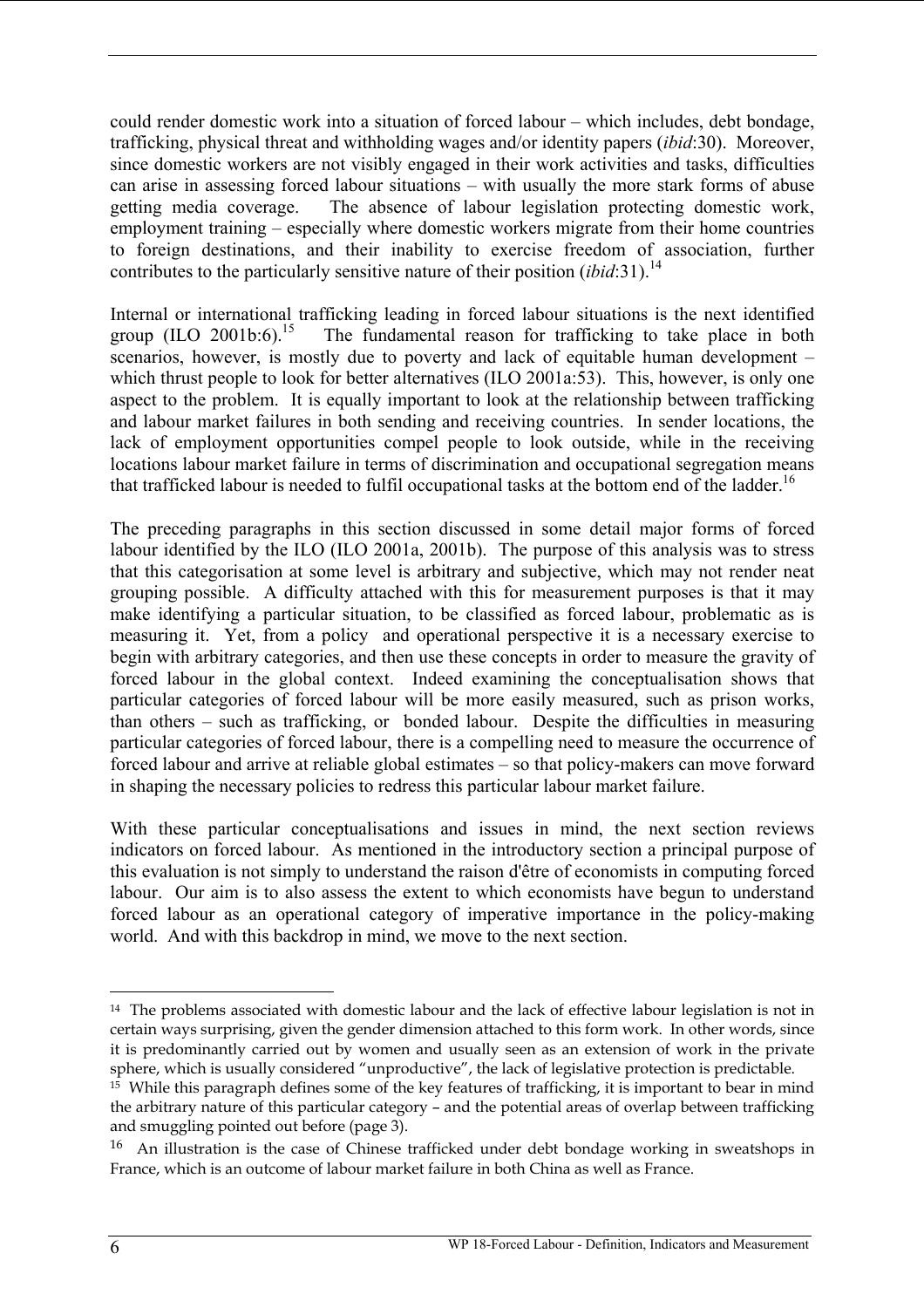## **3. Indicators on Forced Labour**

The quantification of forced labour has received scant attention by the economics discipline. Moreover, the interest is on exploring the trade and foreign direct investment effects or develops proxy measures to quantify the possible application of core labour standards globally (Cuyvers, van den Bulcke and Wijaya 2001, Kucera 2001, Busse 2002, Smith 2002, Institute for Human Development (undated)).17

An early study that focuses on core labour standards, including forced labour, examines the capacity and willingness of countries to comply with core labour standards – including forced labour (Cuyvers et al 2001:2). The authors use quantitative and qualitative data to measure the extent to which countries adhere to the fundamental conventions of the ILO. A distinction between *de jure* and *de facto* compliance, however, is made, and the purpose of this paper is to measure the latter – which is the issue that ought to be of concern to policy makers (*ibid*:3).

A primary basis of this exploration is that the ability of countries to respect core labour standards in practice may be determined by their income capacities, namely the average level of national income and income distribution (*ibid*:5). In addition, of course, these countries also need to have an educational, health, and political capacity since social awareness is usually closely linked to a sound basis of these factors. Using these criteria as cut-off points, countries are categorised so as to identify those countries that are unable to implement the core labour standards (*ibid*:9-10). After which the authors develop a formal, real and composite index for each core labour standard. As the focus of this paper is on forced labour, we review the indices for forced labour.

The key indicator for formal forced labour index (FFLI) is whether countries have ratified the ILO conventions on forced labour (convention 29 and 105). A significant proportion of countries have endorsed both conventions and a few other countries have not ratified either one of the conventions, but about 5.00 per cent of ILO member countries have not ratified either of the labour conventions (*ibid*: 27). This leads FFLI scores to range from 0 to 1, with a score 0.5 being assigned to countries that ratified one convention and not the other. This assignment of scores, however, is for formal legal acceptance. The reality and practical application in each country may be different, and therefore the authors go onto develop a real forced labour index (RFLI). The basis for this construction is the reported violations in forced labour conventions – where extent of forced labour in a country is quantified by assigning it a value  $(1, \text{possible} - 5, \text{very serious})$  is combined with the number of types detected in the same country  $(ibid:28-29)$ .<sup>18</sup> A composite forced labour index (FLI) is then obtained by constructing the calculated average of the FFLI and RFLI (*ibid*:30).

According to the FLI score derived through this indexing, some type of forced labour is found in both developed and developing countries. In other words, the existence of some type of forced labour globally indicates that it is not simply linked to the level of economic development, and for certain types of forced labour, trafficking, prison labour, the level of economic development of a country does not insulate it from the occurrence of forced labour. Similarly, there are other forms of forced labour that are shown to have close relationship to historical and cultural factors (*ibid*:31). An important contribution that emerges from this

<sup>17</sup> Most of these (limited) studies look at forced labour as one component of the core labour standards, and it only a couple of studies look at forced labour *per se*.<br><sup>18</sup> Where there are discrepancies of the level of violations noted by different sources, a mid-value is

arrived at by using the simple average of quantified degrees (*ibid*:29).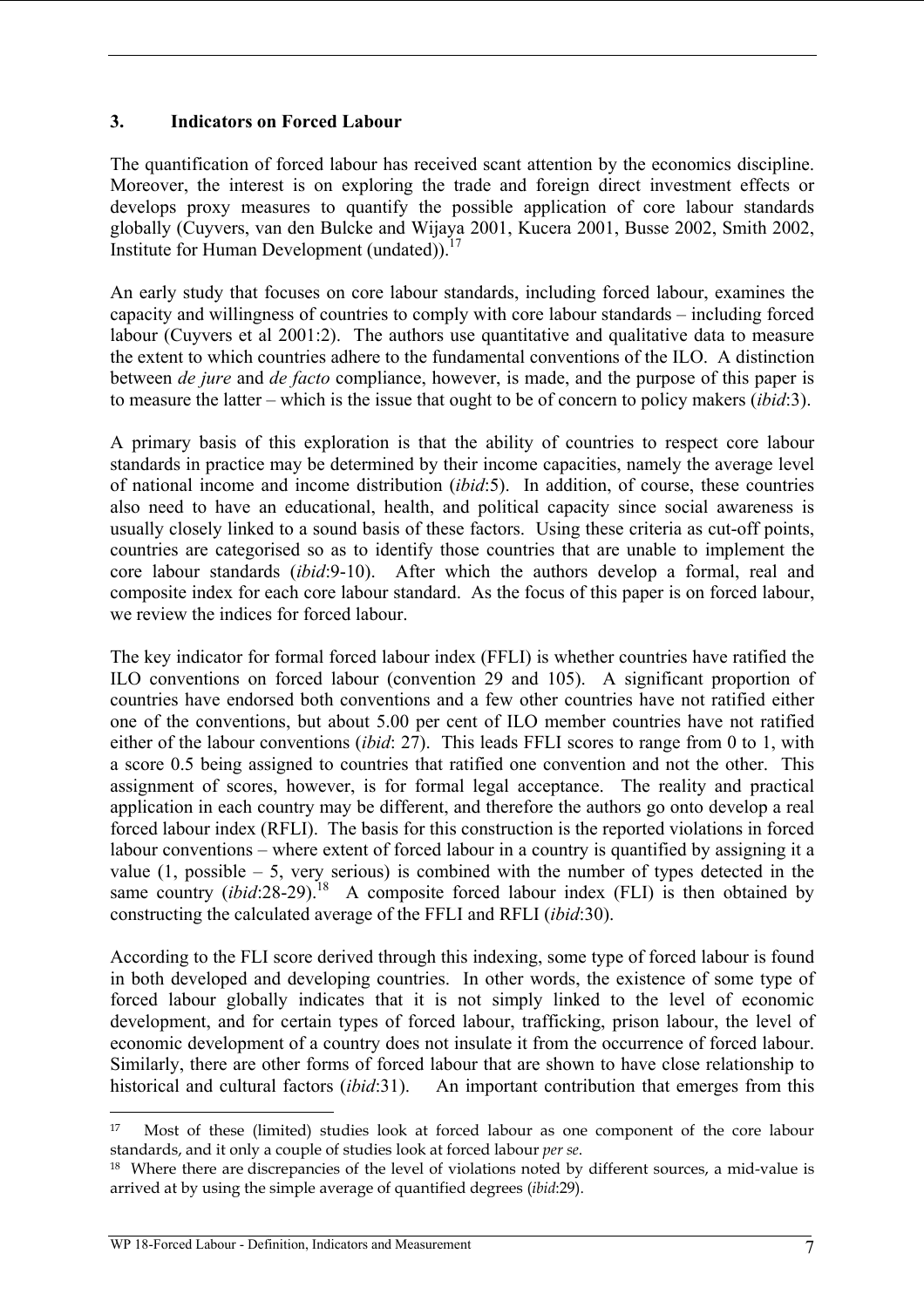study is that there appear to be structural factors contributing to the persistence of forced labour.

An exercise in similar spirit has been undertaken by the Institute for Human Development (IHD) (undated) in its work on the vulnerability to debt bondage index (VDBI). The purpose of the VDBI is to identify and target the groups vulnerable to debt bondage in South Asia, namely Bangladesh, India, Nepal and Pakistan. The focus of the VDBI is on a particular type of forced labour – bonded labour – in a particular region, and since it is an indicator it may be used as a proxy measure for the number of bonded labourers in the region. However, the study itself acknowledges that the purpose of their indices is not to measure bonded labour, but is rather to be used as a tool for intervention and prevention of debt bondage (IHD: 1).

The analytical thinking behind the VDBI is that there are particular characteristics of bonded labourers that can be translated into measurable indicators. These include key features of bonded labourers as defined by international and national laws, contextual and environmental, trigger, socio-economic, and preventive factors. The latter four sets of indicators are based on baseline household surveys, while the information for the first indicator, characteristics of debt bondage, is obtained through secondary sources. The methodology used in order to translate these factors into indicators is that the information on agricultural workers is aggregated through a multivariate analysis, namely principal component analysis (PCA), used to test the scale.

A limitation of the VDBI is that no universal methodology can be developed as the complexity of assigning scales to particular factors is specific to the situation. Therefore, the methodology for coming up with proxy measures has to be specific to the ground realities and needs to reflect the context. Consequently, the categories used in each exercise of developing such indices for other sectors or countries need to be justified within the particular context. Despite these limitations, or rather challenges, the VDBI is a useful proxy guide to analysing the conditions that lead to debt bondage – and perhaps could be used along with others techniques of measurement to arrive at reliable global estimates.

### **4. Measurements on Forced Labour**

This section of the paper reviews the methods used by Bales (2002) to arrive at the number of forced labourers. This overview helps locate the particularly difficult juncture we are at in obtaining numbers for forced labour, and therefore the possible need to use a variety of techniques at the initial stages of measuring the incidence of forced labour.

Bales (2002) traces the process used by him to arrive the figure of 27 million, and it is worthwhile going over the salient aspects to this method. First, available information on forced labour from a variety of sources – which ranged from reports by the ILO and experts, United States and other government agencies, Non-Governmental Organizations (NGOs), the work of academic experts and press reports – had been extensively searched to pull together a data base on a country by country basis. Upon amassing the data, "experts" from each country or sector were asked to compare the evidence found against their knowledge and experience of the ground level picture (2002:14). The "experts" were provided with a tight definition of the categories of forced labour and an educated guess of numbers to reflect upon.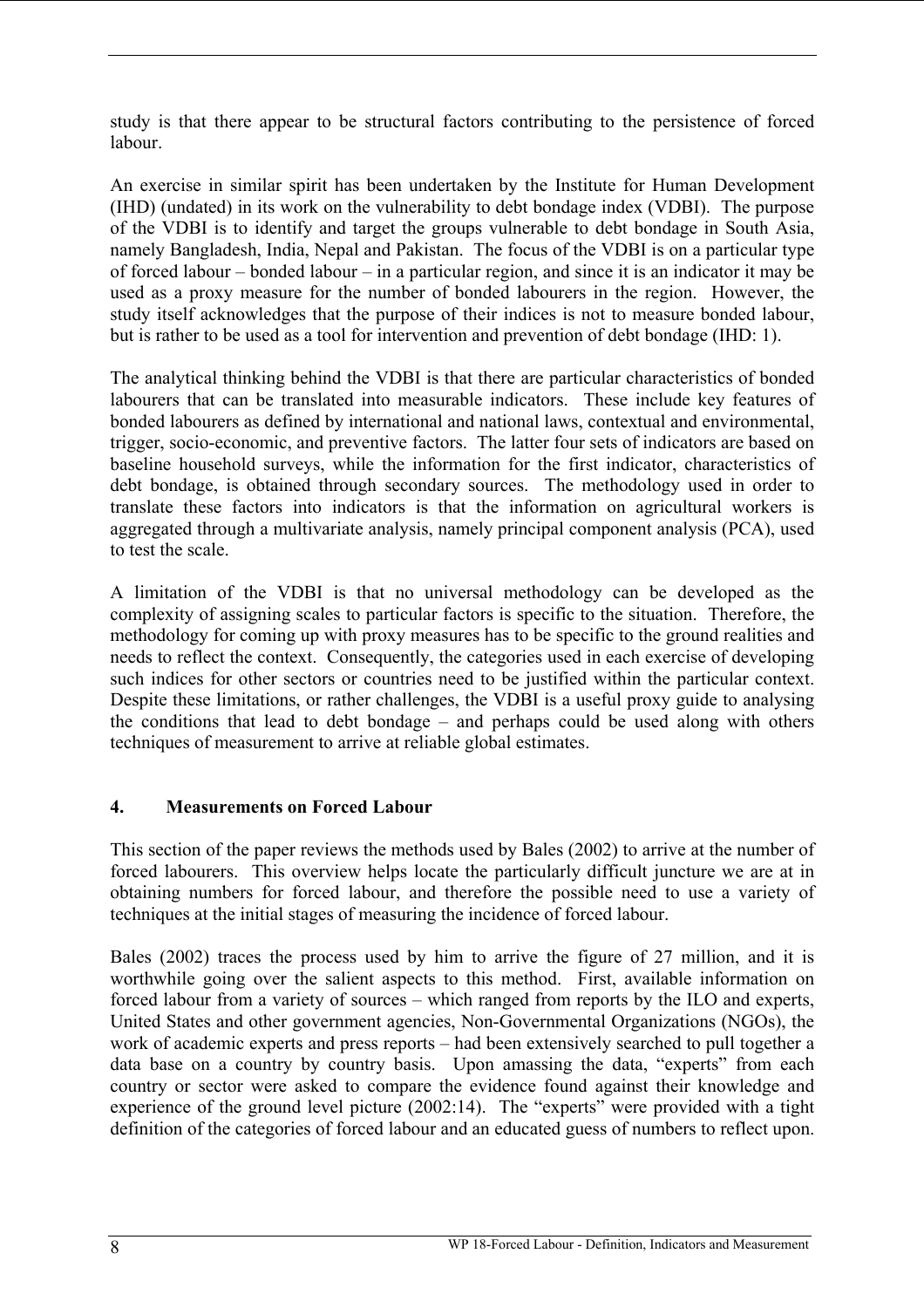It is this process that led to a refining of the estimates and arriving upon an approximate number of forced labourers at a global level *(ibid*:15).<sup>19</sup>

Clearly there are likely to be gaps in obtaining global estimates through these means, and Bales himself acknowledges the particularly worrying aspects to this process (*ibid*:15-16). As one moves from questionnaire to coding sheet to analysis, it is possible that the accuracy of individual numbers is suppressed at each level (*ibid*:16). Yet, there are also ways of improving upon the estimates: specifically, by cross-checking the qualitative and quantitative data it may be possible to refine the available forced labour figures. And this may be a necessary initial step in working towards raw numbers that helps paint a global picture of the magnitude of forced labour.

Given this backdrop, one particular observation that there may not be one answer to the ways in which a measurement gathering exercise should be carried out. Therefore, it is equally important to look at the national or local surveys carried out on data collection, to see if the experience on the ground may shed more light on the tools and techniques necessary for doing similarly for gathering information on forced labour at the international level. This, therefore, is the focus of section 5

#### **5. Summarizing the Empirical Information**

A common method of gathering data is through survey methods. All surveys, which are carried out at the local, national and international levels, however, need not adopt a similar methodology. This is particularly likely to be the case for forced labour, which is composed of many categories – all of which are not necessarily clearly measurable through surveys. The case of bonded labourers, serve as a case in point. Since there are nuances to the various surveys undertaken for forced labour, the task of reviewing the empirical surveys is challenging at one level. The challenge is to review and present the empirical information in ways that are easily digestible, while covering ground in comprehensive ways – especially so that we can draw necessary lessons for future measuring exercises. In order to do so, this section of the paper is presented in two ways. The first section of the paper summarizes the empirical information in tabular form, highlighting the significant features of each survey carried out. This is followed by a detailed discussion of those survey methods that may be particularly fruitful for future work on measuring forced labour.

Presenting this section of the paper in this manner will help bring together key information gathered through the surveys. Beyond this, however, by following the tabulated information with a detailed discussion of the relevant survey methods, we are in a position to highlight the challenges that similar measurement exercises may possibly bring about. And especially since gathering quantitative information on the incidence of forced labour at a global scale is at its incipient stages, through this review we will be in a better position to assess a) whether there is a need for combining different methodologies, b) which methodologies are most appropriate for the task, and c) which techniques are better suited for measuring the diverse forms of forced labour. First, however, a graphic presentation of the literature on surveys.

<sup>19</sup> This recent work of Bales (2002) also goes onto assign rankings to countries, while once again acknowledging that he may be at worse "building upon bad estimates to construct worse ordinal or ranking estimates." (2002:16).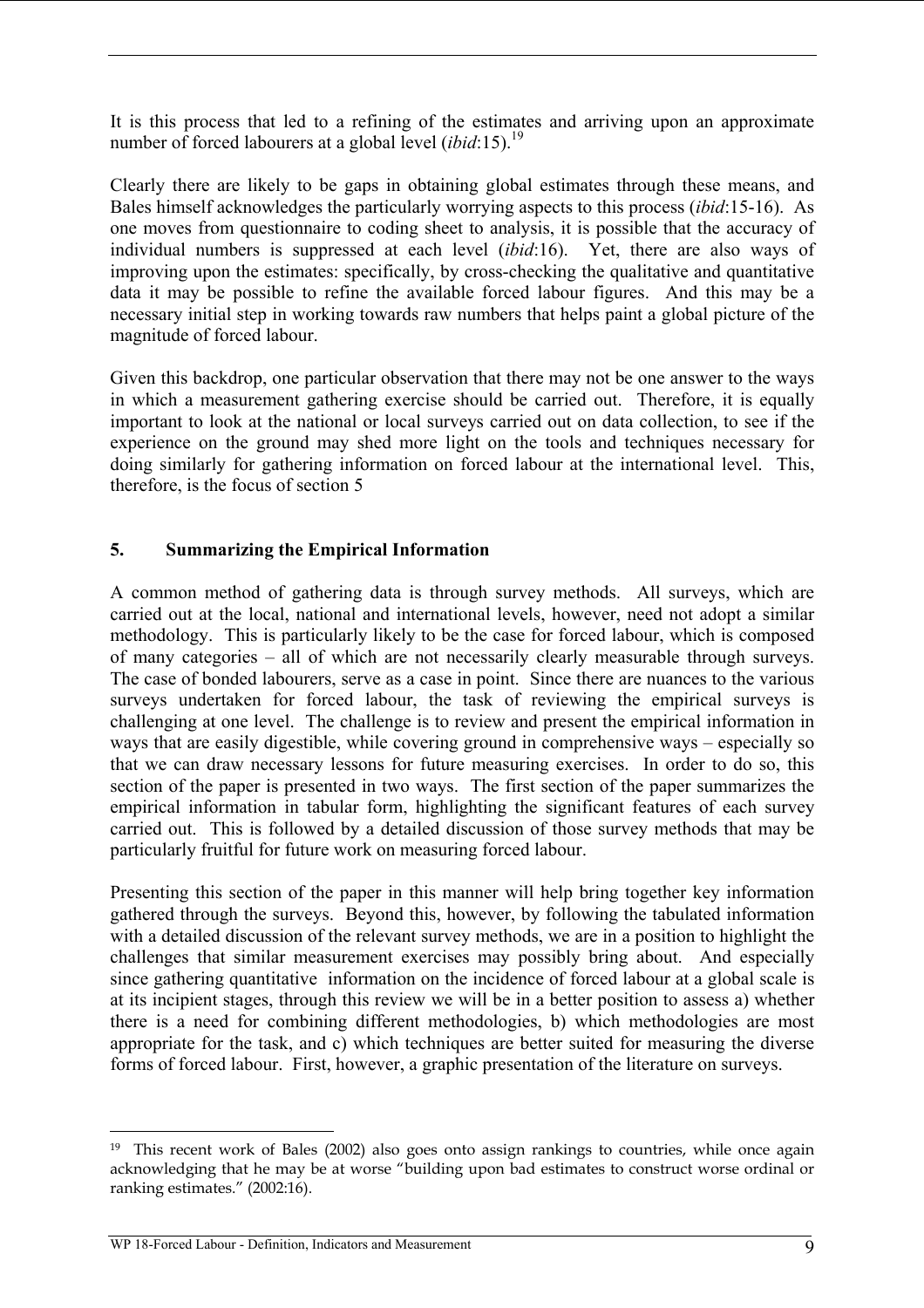| <b>Name of Survey</b>  | <b>Definition Used</b>           | Methodology                        | <b>Strengths</b>     | Weaknesses         | <b>Results</b>         |
|------------------------|----------------------------------|------------------------------------|----------------------|--------------------|------------------------|
| Gandhi Peace           | Bonded labourers, as defined in  | • Survey questionnaire of          | • Follows a          | • In the event the | • Estimates for        |
| Foundation             | national legislation (i.e.       | household characteristics,         | feasible and         | survey was         | bonded                 |
| Survey (India)         | <b>Bonded Labour System</b>      | including on wages, loans,         | straightforward      | mainly focused     | labourers in           |
|                        | (Abolition) Act of India, 1976). | assets and employment              | methodology.         | towards            | each district          |
|                        |                                  | structure.                         | • The survey was     | identifying        | was arrived at         |
|                        |                                  | • Carried out at the village level | decentralised.       | bondage it is      | in four ways:          |
|                        |                                  | on a random sample of villages     | $\bullet$ Apparent   | possible that      | a) proportion in       |
|                        |                                  | in ten states.                     | sensitivity to       | diversity of       | population             |
|                        |                                  | • A total of 450,119 of randomly   | ground situation,    | tenancy            | surveyed               |
|                        |                                  | selected villages in ten states    | and approaching      | agreements are     | b) proportion of       |
|                        |                                  | participated in the survey.        | the issue of         | classified under   | agricultural           |
|                        |                                  | • Of the total survey population,  | bondage via          | one grouping $-$   | labourer               |
|                        |                                  | a sample of 1000 villages was      | debt.                | i.e. bonded        | c) proportion in       |
|                        |                                  | randomly selected.                 | • Shows the          | labour.            | scheduled              |
|                        |                                  | • The survey villages were         | structural           | • Not recognized   | castes and             |
|                        |                                  | distributed over 295 districts in  | conditions           | by the Indian      | tribes in each         |
|                        |                                  | the ten states.                    | leading to           | state as an        | district               |
|                        |                                  | • Where selected villages          | bondage.             | accurate           | d) the average         |
|                        |                                  | reported the existence of          |                      | reflection of      | number of              |
|                        |                                  | bonded labour, a socio-            |                      | bonded labour      | bonded                 |
|                        |                                  | economic description of the        |                      | (i.e. an           | labourers in a         |
|                        |                                  | village was given.                 |                      | overestimation).   | particular             |
|                        |                                  |                                    |                      |                    | district.              |
|                        |                                  |                                    |                      |                    | • Estimated            |
|                        |                                  |                                    |                      |                    | no.'s $\rightarrow$ 2, |
|                        |                                  |                                    |                      |                    | 617,000                |
| Special Mobile         | Definition given by the          | • Arrived at on the basis of       | • Figures gathered   | • Only where       | • 109                  |
| <b>Inspection Unit</b> | Ministry of Labour is used,      | formal complaints of forced        | are likely to be     | violence is used   | operations             |
| (Brazil)               | which distinguishes between      | labour.                            | very accurate.       | has been police    | and 23 raids           |
|                        | slave labour, trabalho escravo,  | • This led to inspection raids and | $\bullet$ Since 1998 | and judiciary      | were carried           |
|                        | and super-exploração.            | the number of workers              | figures have         | been willing to    | out during the         |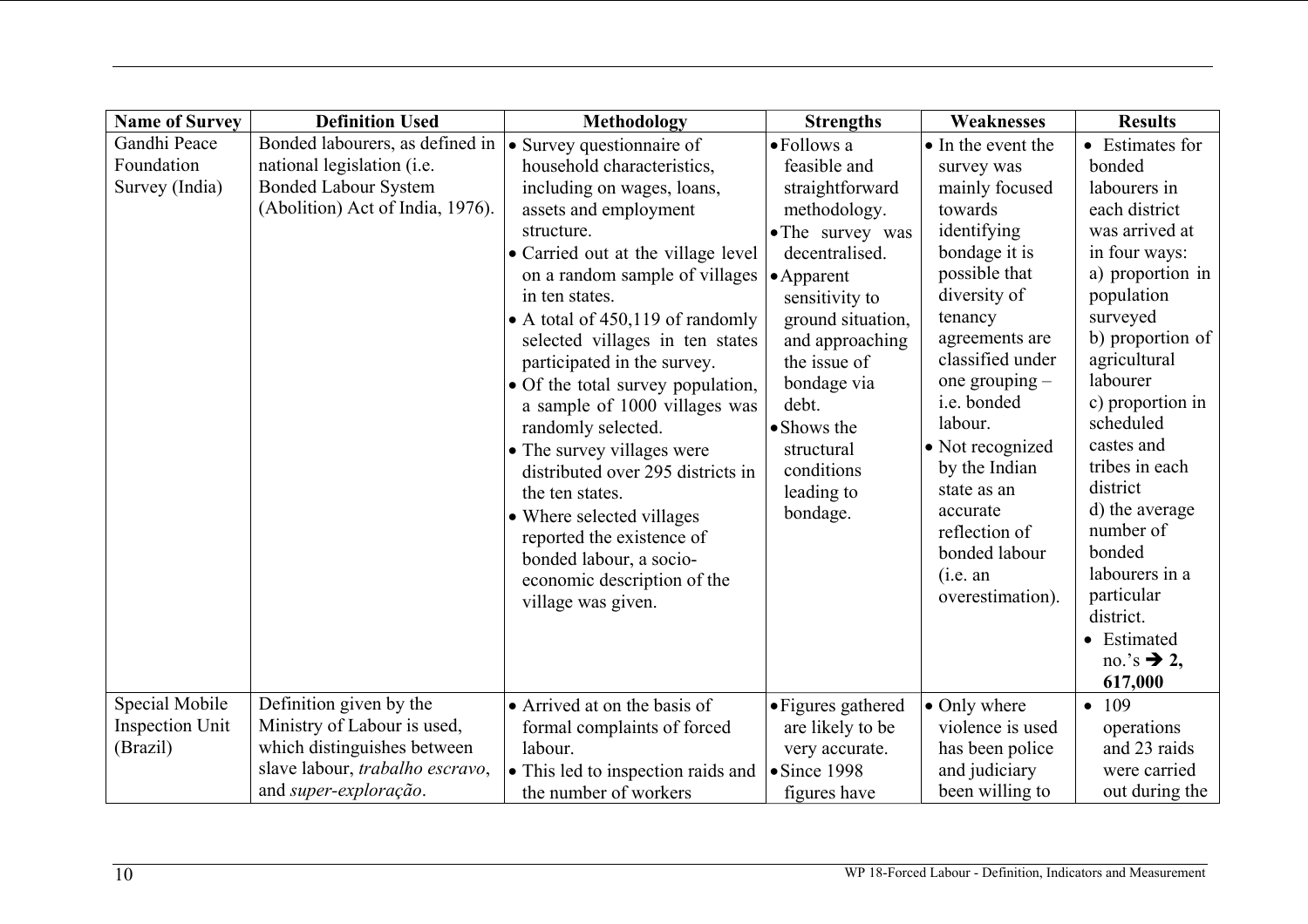|                           |                                                                                                                                                                                                                                                                                                   | encountered is summed up on<br>an annual basis.                                                                                                                                                                                                                                                                                                                                                                                                                                                                                                        | been separated<br>into gender and<br>age.                                                                                                                                             | acknowledge<br>forced labour<br>situations.<br>• There may be<br>cases that do not<br>get reported -<br>possible<br>underestimation.                                                                                                                                                                            | 1995-2000<br>period.<br>• Numbers<br>arrived at $\rightarrow$<br>1,834                                                                                                                                                                               |
|---------------------------|---------------------------------------------------------------------------------------------------------------------------------------------------------------------------------------------------------------------------------------------------------------------------------------------------|--------------------------------------------------------------------------------------------------------------------------------------------------------------------------------------------------------------------------------------------------------------------------------------------------------------------------------------------------------------------------------------------------------------------------------------------------------------------------------------------------------------------------------------------------------|---------------------------------------------------------------------------------------------------------------------------------------------------------------------------------------|-----------------------------------------------------------------------------------------------------------------------------------------------------------------------------------------------------------------------------------------------------------------------------------------------------------------|------------------------------------------------------------------------------------------------------------------------------------------------------------------------------------------------------------------------------------------------------|
| IPEC/SIMPOC <sup>20</sup> | Child labourers consist of a) all<br>children "economically active"<br>in the 5-14 year age group, b)<br>children between 12-14 years<br>engaged in light work (up to 14<br>hours of work per week), and<br>c) children aged 15-17 years in<br>hazardous and other worst<br>forms of child labour | • Twenty-nine national<br>household surveys were<br>conducted for the 1990s<br>period.<br>• Ten of these household surveys<br>were designed to specifically<br>measure child labour under<br>ILO/SIMPOC <sup>21</sup><br>• The other 19 surveys are a<br>broad mixture of household<br>and community surveys,<br>conducted as part of the World<br>Bank's program on Living<br><b>Standard Measurements</b><br>Survey (LSMS).<br>• The data sets were harmonized<br>with respect to <i>age groups</i> ,<br>reference year, and<br>measurement of work. | · Modified<br>according to<br>different country<br>needs.<br>$\bullet$ Self-weighting<br>sampling<br>technique<br>ensures that<br>household in<br>each study have<br>an equal chance. | • SIMPOC survey<br>is not directly<br>comparable to<br>other national<br>surveys.<br>• Some national<br>household<br>surveys are not<br>specifically<br>designed to<br>measure for<br>child labour.<br>• Lack of adequate<br>individual<br>country-level<br>raw data<br>containing all<br>the required<br>data. | • The adjusted<br>data formed the<br>basis for<br>estimating<br>global figures<br>by:<br>national<br>a)<br>data for<br>each sex<br>and age<br>category<br>was used to<br>produce a<br>ratio<br>estimate to<br>correspond<br>to<br>population<br>data |

<sup>&</sup>lt;sup>20</sup> The purpose of Statistical Information and Monitoring Program on Child Labour (SIMPOC) under ILO/IPEC was to carry out country surveys and generate quantitative and qualitative gender sensitive data on child labour in all its forms. Such an information base would then allow the study of the scale, distribution, characteristics, causes and consequences of child labour.

<sup>&</sup>lt;sup>21</sup> The SIMPOC effect was measured by fitting a logistic regression to the work population ratios in each sex and age category, with a dummy variable for distinguishing SIMPOC from non-SIMPOC surveys. The estimated regression coefficients of the dummy variable were then used to adjust the non-SIMPOC survey results to the apparently more accurate information obtained from the SIMPOC surveys.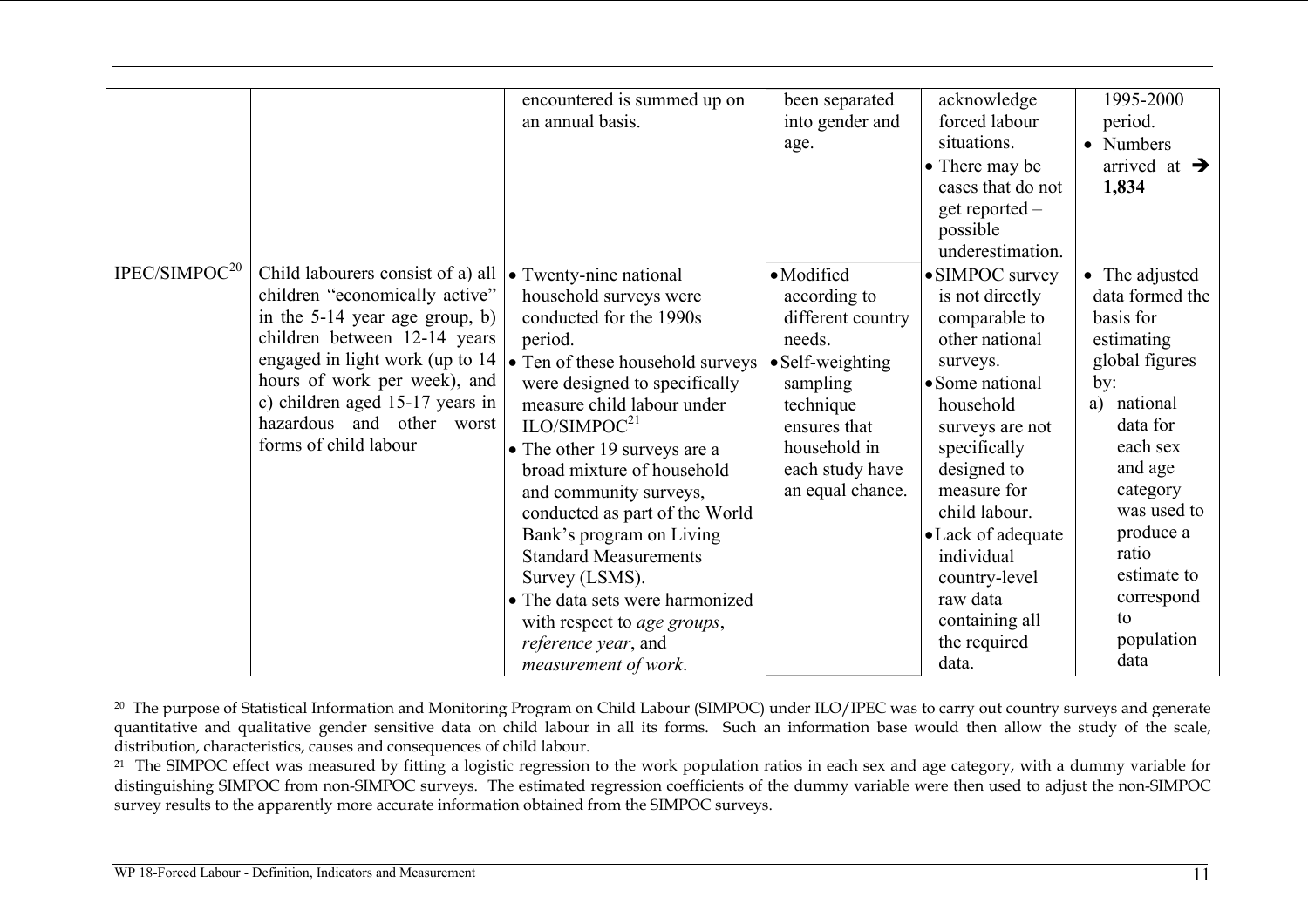|                |                               |                                   |                      |                  | calculated                 |
|----------------|-------------------------------|-----------------------------------|----------------------|------------------|----------------------------|
|                |                               | • 2000 was adopted as the         |                      |                  |                            |
|                |                               | common reference year and the     |                      |                  | by the                     |
|                |                               | national data extrapolated to     |                      |                  | United                     |
|                |                               | mid-2000.                         |                      |                  | <b>Nations</b>             |
|                |                               |                                   |                      |                  | Population                 |
|                |                               |                                   |                      |                  | Division,                  |
|                |                               |                                   |                      |                  | the<br>b)                  |
|                |                               |                                   |                      |                  | resulting                  |
|                |                               |                                   |                      |                  | ratio was                  |
|                |                               |                                   |                      |                  | weighted by                |
|                |                               |                                   |                      |                  | the inverse                |
|                |                               |                                   |                      |                  | of the                     |
|                |                               |                                   |                      |                  | probability                |
|                |                               |                                   |                      |                  | of selection               |
|                |                               |                                   |                      |                  | of the                     |
|                |                               |                                   |                      |                  | country to                 |
|                |                               |                                   |                      |                  | produce                    |
|                |                               |                                   |                      |                  | regional                   |
|                |                               |                                   |                      |                  | estimates,                 |
|                |                               |                                   |                      |                  | and                        |
|                |                               |                                   |                      |                  | regional<br>$\mathbf{c})$  |
|                |                               |                                   |                      |                  | estimates                  |
|                |                               |                                   |                      |                  | were simply                |
|                |                               |                                   |                      |                  | aggregated                 |
|                |                               |                                   |                      |                  | to obtain the              |
|                |                               |                                   |                      |                  | total figure.              |
|                |                               |                                   |                      |                  | • Global                   |
|                |                               |                                   |                      |                  | estimate $\rightarrow$ 211 |
|                |                               |                                   |                      |                  | million child              |
|                |                               |                                   |                      |                  | labourers                  |
| $ILO/IPEC -$   |                               |                                   |                      |                  |                            |
| Worst Forms of | ILO Convention 182 (Worst     | • Sources of data less than three | • Variety of         | • Unclear on the | • The                      |
|                | Forms of Child Labour) and 29 | years old from the ILO, other     | sources.             | dividing line    | preliminary                |
| Child Labour   | (Forced Labour Convention)    | international agencies            | • The possibility of | between          | data base fed              |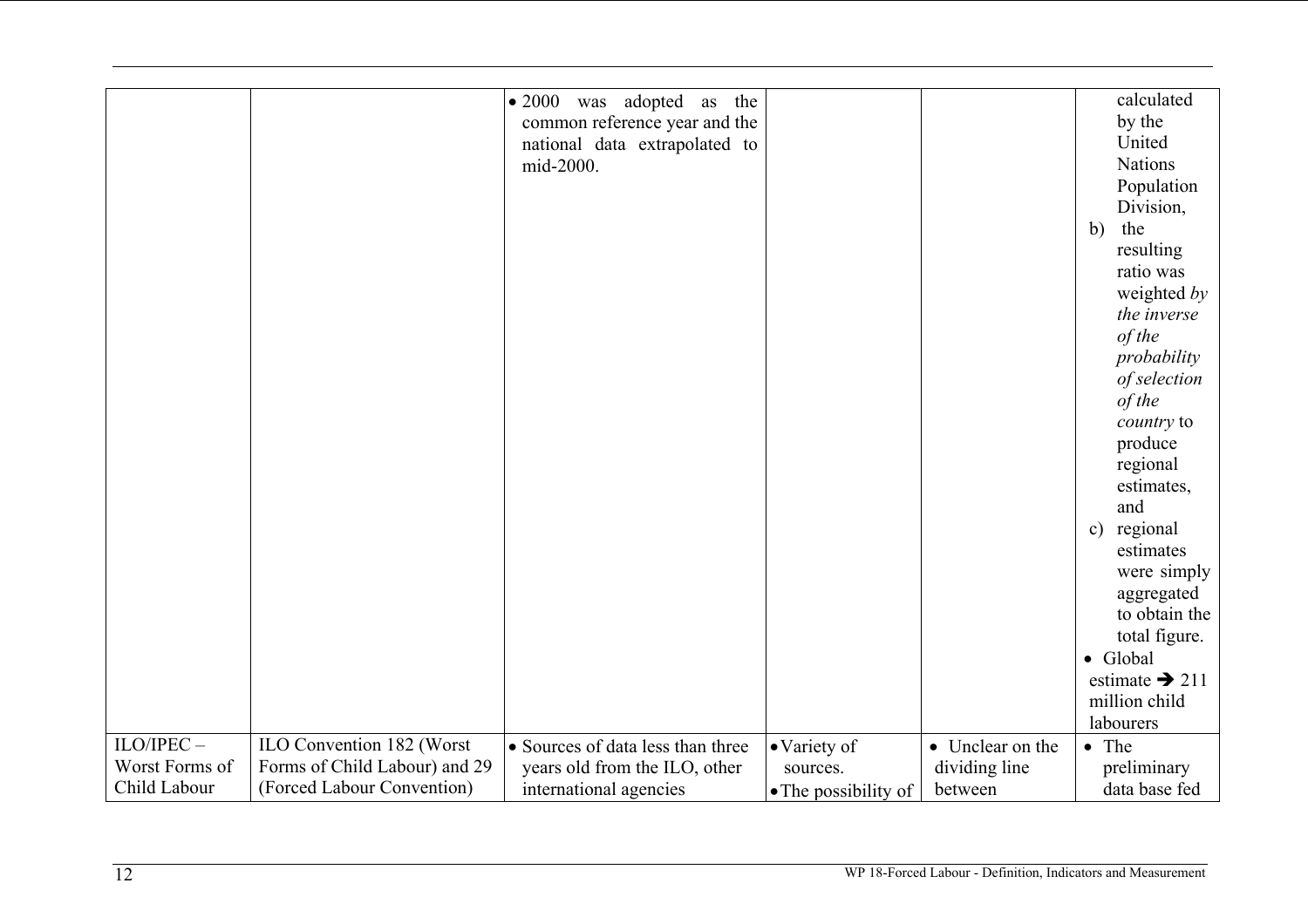|                                                                       | was used to estimate children<br>involved in <i>trafficking</i> , <i>forced</i><br>labour, armed conflict, sexual<br>exploitation and illicit<br>activities. | (UNICEF, IOM, OSCE, etc),<br>trade unions, employers<br>organizations, non-<br>governmental organizations,<br>governments, academic<br>institutions and individual<br>experts were collected.<br>• Using data from these sources,<br>the following categories were<br>constructed $-$ who, what,<br>where, how many, from where,<br>and when were constructed.<br>• This information was entered<br>into a preliminary database. | obtaining<br>estimates for a<br>sensitive area of<br>study.                                     | hazardous and<br>non-hazardous<br>situations.<br>• Using different<br>sources may<br>leave room for<br>divergence on<br>definitions and<br>categories.                            | into towards<br>computing the<br>worst forms<br>of child<br>labour.<br>$\bullet$ Global<br>estimate $\rightarrow$ 8-<br>4 million<br>child<br>labourers                                                                                              |
|-----------------------------------------------------------------------|--------------------------------------------------------------------------------------------------------------------------------------------------------------|----------------------------------------------------------------------------------------------------------------------------------------------------------------------------------------------------------------------------------------------------------------------------------------------------------------------------------------------------------------------------------------------------------------------------------|-------------------------------------------------------------------------------------------------|-----------------------------------------------------------------------------------------------------------------------------------------------------------------------------------|------------------------------------------------------------------------------------------------------------------------------------------------------------------------------------------------------------------------------------------------------|
| Informal Sector<br>Centre<br>Service<br>(INSEC) (Nepal,<br>Kathmandu) | Bonded labour as defined in<br>the Kamiya system, i.e. those<br>workers in the agricultural<br>sector working for cash<br>advances (loans), was used.        | • Field sites were selected on the<br>basis of easy accessibility and<br>site areas suspected of having<br>Kamaiya exploitation.<br>• Local enumerators who spoke<br>the local language and familiar<br>with<br>local problems<br>and<br>practices were selected.<br>• Kamaiyas in three districts<br>were interviewed.                                                                                                          | • Sensitivity<br>local customs.<br>· Adaptability<br>of<br>survey to ground<br>level realities. | to $\bullet$ Can not cope<br>with the<br>different types<br>of Kamaiya's.<br>• Workers were<br>not willing to<br>respond as the<br>study was not<br>considered to be<br>relevant. | • Survey data,<br>which<br>included<br>information<br>on<br>characteristics<br>of persons<br>and<br>household<br>information,<br>was used to<br>quantify the<br>number of<br>Kamiya<br>labourers.<br>• Numbers<br>arrived at $\rightarrow$<br>17,728 |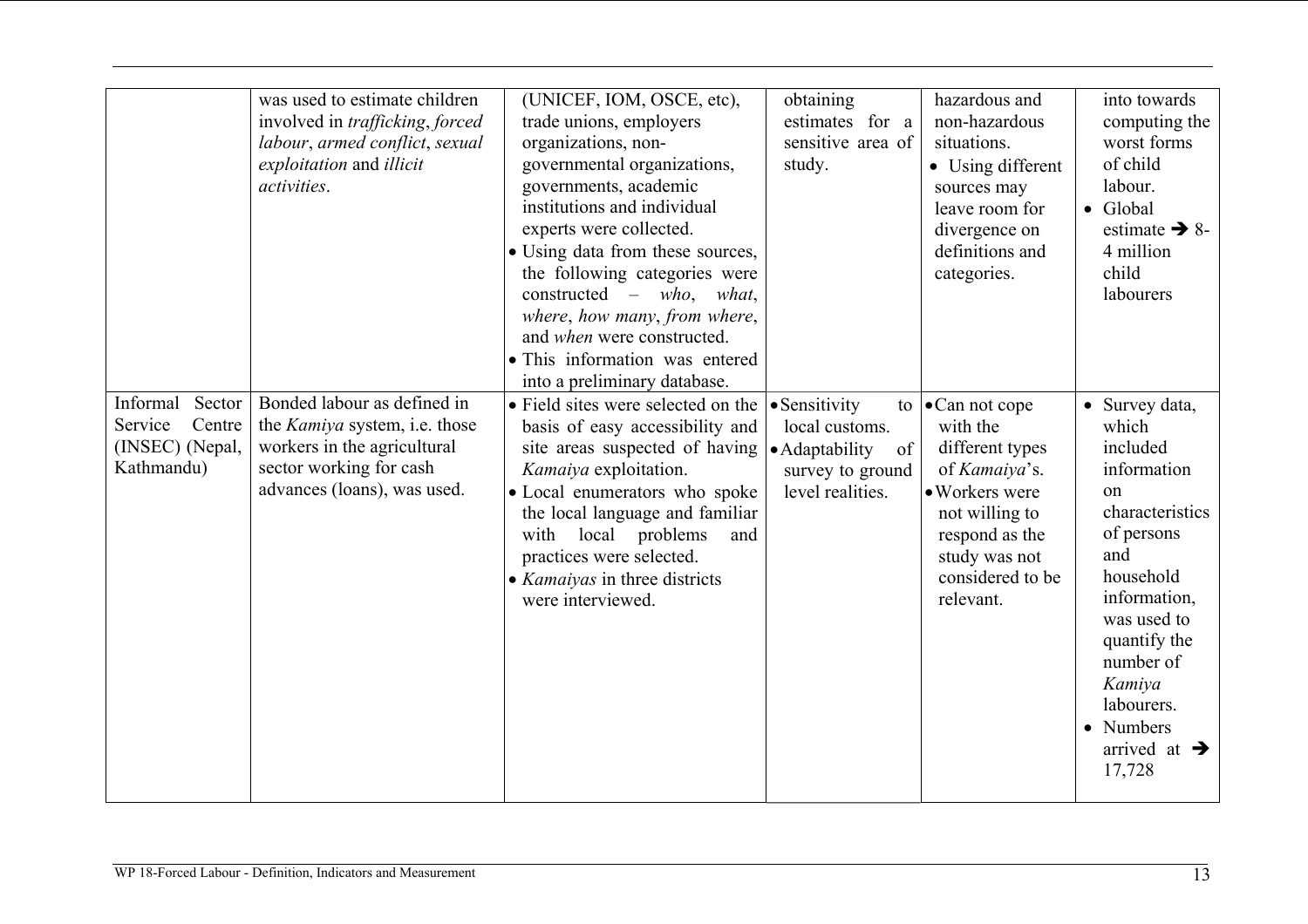| <b>Baseline</b><br>Study<br>for Nepal by the<br>Social Finance<br>Unit/ILO.<br><b>Baseline Study</b> | The legal framework in Nepal<br>is used as a guiding definition.<br>This states that traffic in human<br>beings, slavery, serfdom or<br>forced labour in any form is<br>prohibited. The legal statute<br>also has provisions on working<br>hours, overtime, lay offs,<br>minimum wages, etc., which<br>are used for this baseline<br>survey.<br>The definition was not | • The study was limited to one<br>district, and in the Banke<br>district three village<br>development committees were<br>selected for the survey.<br>• The Consultative Group to<br>Assist Poorest (CGAP) poverty<br>assessment tool was used.<br>• The sample size was 300 non-<br>bonded households and 200<br>former bonded households.<br>• A semi-formalised<br>questionnaire from the CGAP<br>tool was used.<br>• A participatory rural appraisal<br>and wealth-ranking system was<br>used to garner more<br>information on the status of<br>bonded labourers.<br>districts | • Since the area<br>surveyed was<br>small,<br>satisfactory<br>results were<br>obtained.<br>• Variations in<br>causes and<br>incidence of<br>bonded labour<br>had the ability to<br>come through. | • The techniques<br>can be used only<br>in small and<br>similar<br>geographical<br>areas.<br>• The survey can<br>not be used in<br>large areas,<br>without<br>necessary<br>adaptation to<br>local conditions.<br>$\bullet$ SAME AS | $\bullet$ Poverty is a<br>strong<br>indicator, but<br>there is a need<br>to move<br>beyond<br>looking at<br>poverty.<br>Other socio-<br>economic and<br>cultural<br>factors relate<br>to the risk of<br>becoming<br>bonded.<br>• The purpose<br>of this study<br>was not to<br>arrive at<br>numbers of<br>bonded<br>labourers, but<br>to assess<br>factors that<br>contribute to<br>making<br>particular<br>groups<br>vulnerable to<br>debt bondage. |
|------------------------------------------------------------------------------------------------------|------------------------------------------------------------------------------------------------------------------------------------------------------------------------------------------------------------------------------------------------------------------------------------------------------------------------------------------------------------------------|-----------------------------------------------------------------------------------------------------------------------------------------------------------------------------------------------------------------------------------------------------------------------------------------------------------------------------------------------------------------------------------------------------------------------------------------------------------------------------------------------------------------------------------------------------------------------------------|--------------------------------------------------------------------------------------------------------------------------------------------------------------------------------------------------|------------------------------------------------------------------------------------------------------------------------------------------------------------------------------------------------------------------------------------|------------------------------------------------------------------------------------------------------------------------------------------------------------------------------------------------------------------------------------------------------------------------------------------------------------------------------------------------------------------------------------------------------------------------------------------------------|
|                                                                                                      |                                                                                                                                                                                                                                                                                                                                                                        | • Four backward                                                                                                                                                                                                                                                                                                                                                                                                                                                                                                                                                                   | of <b>•</b> Participatory                                                                                                                                                                        |                                                                                                                                                                                                                                    | • Debt bondage                                                                                                                                                                                                                                                                                                                                                                                                                                       |
| for Karnataka,                                                                                       | specified.                                                                                                                                                                                                                                                                                                                                                             | Karnataka were selected for                                                                                                                                                                                                                                                                                                                                                                                                                                                                                                                                                       | rural appraisal                                                                                                                                                                                  | <b>ABOVE</b>                                                                                                                                                                                                                       | was found in                                                                                                                                                                                                                                                                                                                                                                                                                                         |
| India by the                                                                                         |                                                                                                                                                                                                                                                                                                                                                                        | rapid appraisal.                                                                                                                                                                                                                                                                                                                                                                                                                                                                                                                                                                  | methods were                                                                                                                                                                                     |                                                                                                                                                                                                                                    | a) caste-                                                                                                                                                                                                                                                                                                                                                                                                                                            |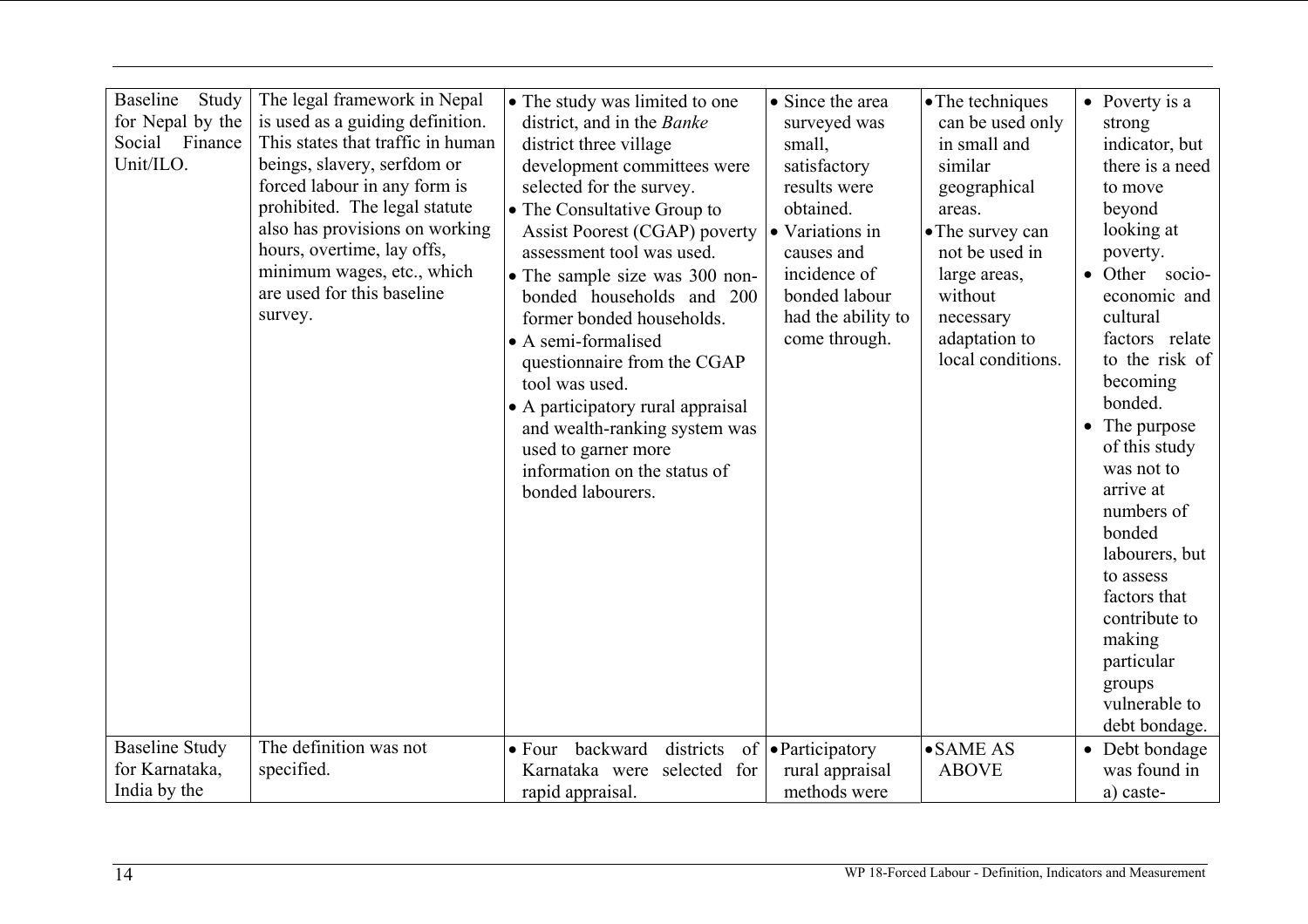| Social Finance<br>Unit/ILO.                                                           |                                                           | $\bullet$ Sample<br>households<br>were<br>selected after discussions with<br>various state institutions.<br>• Since bonded labourers are<br>in<br>particular<br>concentrated<br>sub-districts<br>locations, two<br>(talukas) per district was used<br>for the study.<br>• A quota sampling approach<br>used<br>to<br>select<br>-11<br>was<br>households per village $\rightarrow$ the<br>final sample size was of 528<br>households.<br>• The questionnaire from the<br>CGAP and the International<br>Food Policy Research Institute<br>was used to assess the poverty<br>of households.<br>• Qualitative research was also<br>done, with each village<br>selected after discussing with<br>local NGOs. | used to<br>understand<br>better the local<br>conditions.<br><b>•OTHERS</b><br><b>SAME</b><br><b>AS</b><br>ABOVE. |                                                                         | based,<br>traditional<br>and inter-<br>generational<br>relationships,<br>b) where there<br>was an<br>unexpected<br>need of<br>money for<br>emergencies<br><sub>or</sub><br>ceremonies,<br>and c) the<br>combination<br>of the above<br>led to system<br>of multiple<br>loans and<br>rolling debt. |
|---------------------------------------------------------------------------------------|-----------------------------------------------------------|---------------------------------------------------------------------------------------------------------------------------------------------------------------------------------------------------------------------------------------------------------------------------------------------------------------------------------------------------------------------------------------------------------------------------------------------------------------------------------------------------------------------------------------------------------------------------------------------------------------------------------------------------------------------------------------------------------|------------------------------------------------------------------------------------------------------------------|-------------------------------------------------------------------------|---------------------------------------------------------------------------------------------------------------------------------------------------------------------------------------------------------------------------------------------------------------------------------------------------|
| United<br><b>States</b><br>Government<br>Trafficking<br>in<br>Person's Report<br>2002 | Not available                                             | • Through secondary sources -<br>though it is unclear as to which<br>areas of trafficking are covered<br>in these figures.                                                                                                                                                                                                                                                                                                                                                                                                                                                                                                                                                                              | • Not able to<br>comment as<br>there is no noted<br>methodology.                                                 | • There is no clear<br>methodology<br>used in arriving<br>at estimates. | $\bullet$ Figures are<br>for trafficked<br>women and<br>children.<br>Estimates<br>arrived at for<br>1997<br>→<br>700,000                                                                                                                                                                          |
| International<br>Organization of<br>Migration                                         | Women and children trafficked<br>for sexual exploitation. | • Based on a short questionnaire<br>of person participating in IOM<br>field office programs.                                                                                                                                                                                                                                                                                                                                                                                                                                                                                                                                                                                                            | $\bullet$ Cover<br>a<br>particular type of<br>trafficking                                                        | $\bullet$ Do not take the<br>trafficking of<br>men into                 | • Estimates<br>arrived at<br>from IOM's                                                                                                                                                                                                                                                           |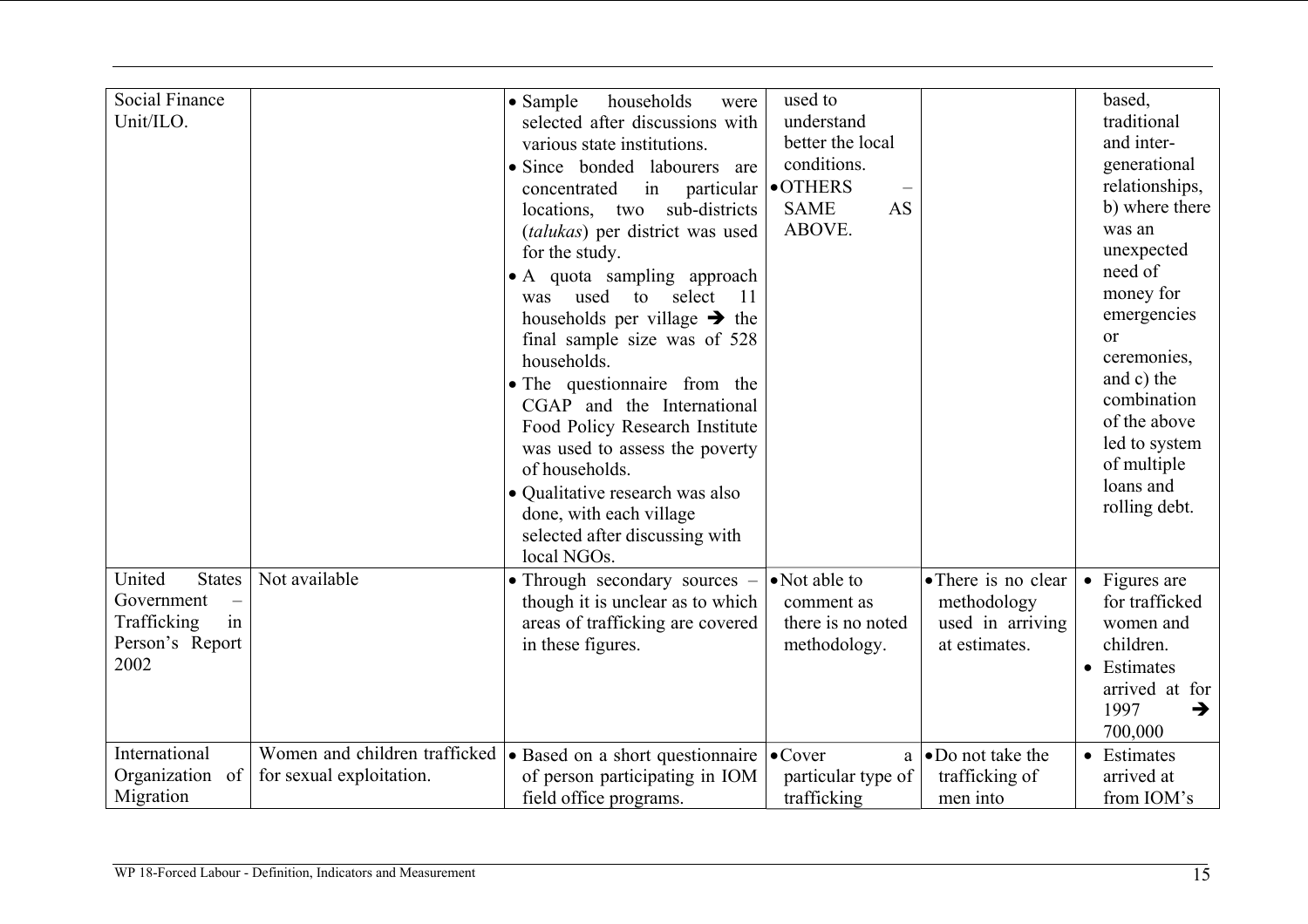| $\bullet$ Together with data and<br>estimates of secondary sources. | comprehensively<br>$\bullet$ Give important<br>information on<br>trafficking<br>flows. | account.<br>$\bullet$ Do not cover<br>trafficking for<br>other forms of<br>labour. | 120 offices in<br>89 countries.<br>• Disaggregated<br>data is<br>presented in<br>the Appendix. |
|---------------------------------------------------------------------|----------------------------------------------------------------------------------------|------------------------------------------------------------------------------------|------------------------------------------------------------------------------------------------|
|---------------------------------------------------------------------|----------------------------------------------------------------------------------------|------------------------------------------------------------------------------------|------------------------------------------------------------------------------------------------|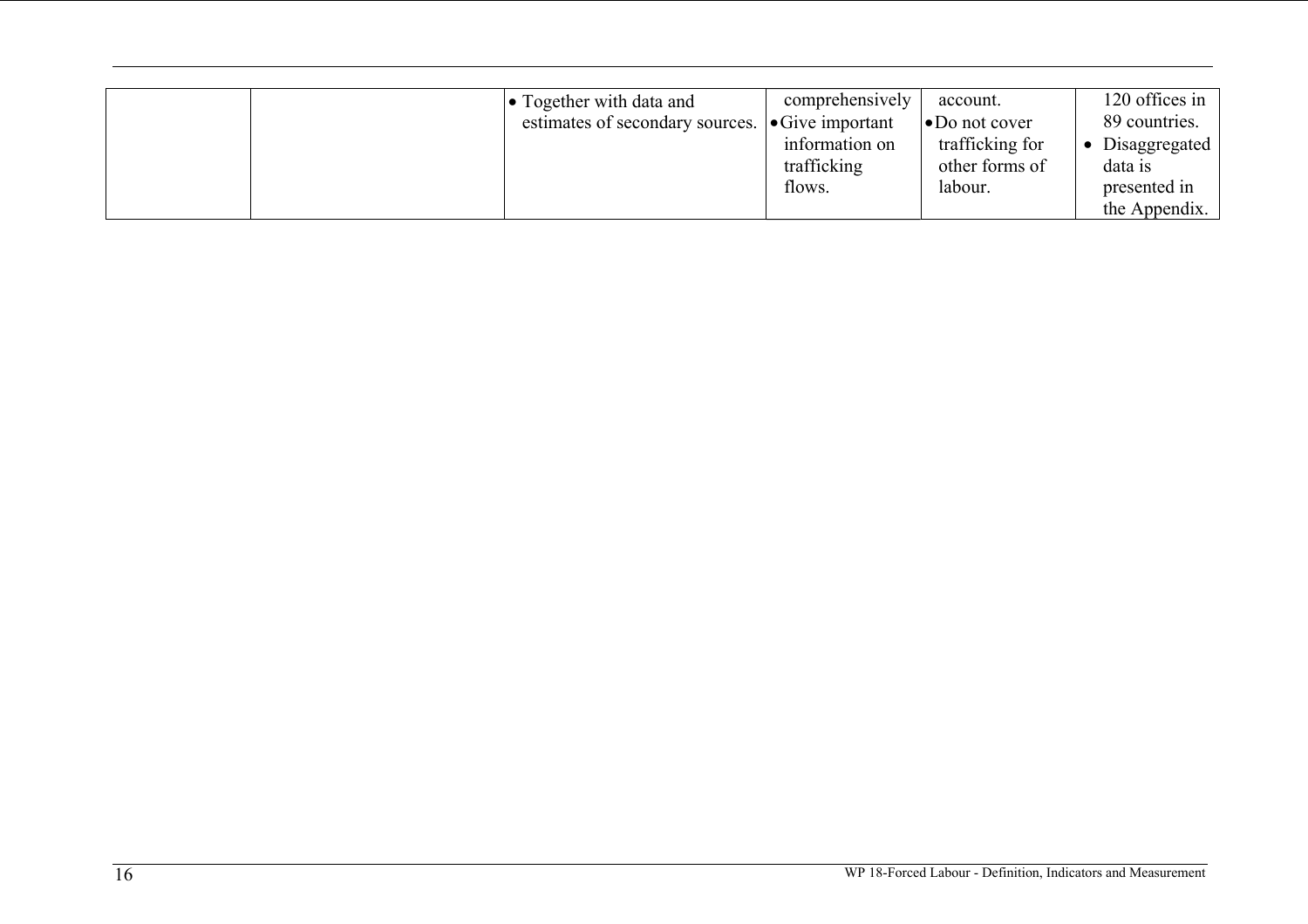The graphical presentation above shows that there are only a limited number of surveys available to date on measuring forced labour. Besides this, however, the survey techniques used has been limited to sample surveys, which is not surprising since detailed research into forced labour is recent and scarce. Moreover, not all identified categories of forced labour has begun to be quantified using reliable methods of measurements, with the absence of any comprehensive survey for the category of abduction and slavery being a case in point. However, it is necessary to begin by assessing the strengths and weaknesses of the past survey studies in this section of the paper for us to evaluate the next steps to be taken.

Presenting the available survey studies in tabulated form confirms that statistical evidence on forced labour is extremely scanty. Most often it also appears that much research efforts have extrapolated from known incidence based on reports from individuals, social workers, investigative local reporters, non-governmental organizations and so forth. Furthermore, it is also evident that most of the above surveys are geographically limited and large-scale surveys are notably absent – the exception being the Gandhi Peace Foundation (GPF) survey on bonded labour in India. Since surveys have been the most commonly used technique for gathering data, the ensuing paragraphs discuss this method in more detail.

Surveys for gathering data on forced labour has been primarily conducted on a small scale. The advantage of small-scale and local surveys is that they are better able to provide a comprehensive overview of ground level realities. However, conducting surveys on a small scale implies that the raw data gathered will be small in number – and may not necessarily help in extrapolation to arrive at global estimates. Yet, a limited data base is better than nothing at all, since it provides some vital clues – i.e. potential areas and sectors in which forced labour is likely to be found, types of forced labour found, and so forth – in doing further investigative survey studies. However, it is not necessarily the case that techniques used in small scale surveys can be uncritically used on a large scale, as this process is likely to pose many challenges – especially where there is variation in the socio-economic context and circumstances. However, the small-scale survey reviewed above show the potential usefulness of the information they have derived in a preliminary attempt at measuring forced labour.

All surveys done, however, have not been small scale – the exception, the GPF survey, also needs some consideration in this discussion. The GPF survey is the most comprehensive survey done so far on bonded labour, a form of forced labour. The survey covers a wide area, uses standardised techniques and harmonises the characteristics of debt bondage in India over ten states to obtain a comparable figure. However, the findings from the GPF survey have not been accepted by the Government of India, and have been subject to much criticism. A main reason for these criticisms is that an approved statistical tool or methodology was not used in collecting the primary data. Furthermore, it was noted that it was not known if the sampling was representative in terms of the population. $^{22}$ 

At one level there is legitimacy in the concerns voiced by the Government of India, since the baseline methods used to characterize the extent of bonded labour is rigidly pre-planned. However, modern sampling techniques, such as using more adaptive<sup>23</sup> sampling designs –

<sup>&</sup>lt;sup>22</sup> The random sampling method, which was drawn from 450,000 villages in 10 states, from which 1000 villages (every 450th villages were selected resulted in the estimation of 2.6 million bonded labourers in India.

<sup>&</sup>lt;sup>23</sup> A discussion of the key features of the adaptive sampling technique will follow in the penultimate section, section 6.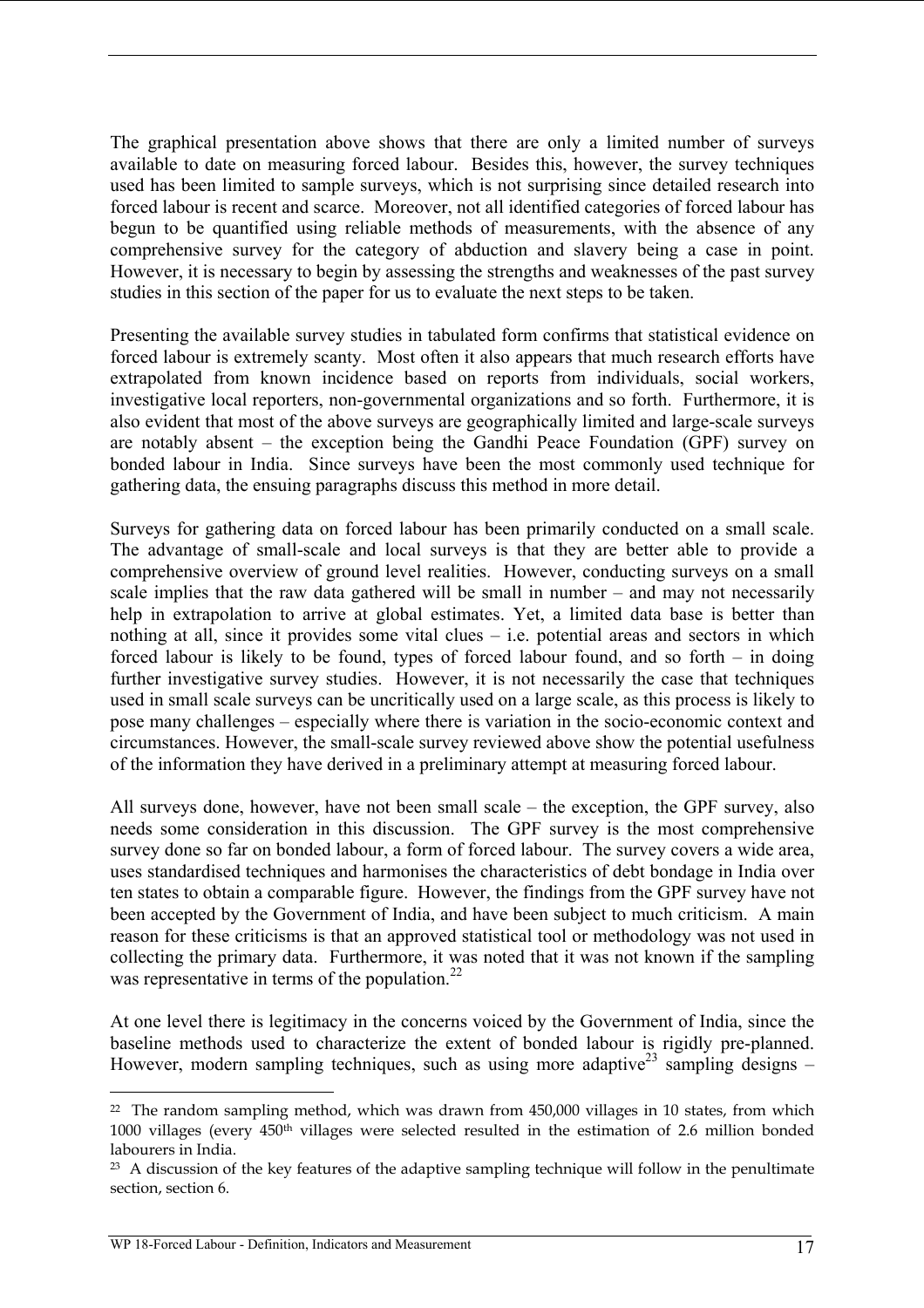which is increasingly used to facilitate more precise data collection, will help overcome some of these limitations to result in better quality data. This is especially the case as bonded labour is noted to be found in particular areas and sectors, i.e. it is unevenly concentrated in certain areas, where normal sampling may not effectively capture its incidence.

The study in Brazil arrives at statistical figures on a case-by-case basis. Although these figures are an outcome of government efforts in the area, they do not record the total incidence of forced labour. This is especially the case as there is little systematic monitoring of particular sectors, recruitment practices or migratory flows, with inadequate inspection in rural areas. Moreover, since the data is gathered on the basis of reported cases to the authorities, it is possible that many cases of forced labour go unreported simply because forced labourers fear collusion between the relevant authorities and landowners and slave owners. Therefore, the data available from the Brazil study highlights that it does not reveal the incidence of forced labour there, and also does not provide a rigorous methodology to be used in other situations for measuring the incidence of forced labour.

Similar concerns are available for estimating the exact numbers involved in trafficking. Both the estimates by the government of the United States of America and the International Organization for Migration (IOM) greatly vary. The U.S. government estimates, which is based on 1997 data, that 700,000 persons – mainly women and children – are trafficked internationally on an annual basis. According to IOM the estimates for the same year, 1997, the number of person trafficked internally and internationally is four million. These wide discrepancies highlight the particularly problematic aspect to capturing the incidence of trafficking, which as we noted in section 2 was a particularly tricky area to neatly define. Therefore, it is not particularly surprising that different estimates are obtained from these two particular sources and bodies.

Not withstanding this limitation, the new figures for 2001 provided by IOM on the global scale of trafficking were obtained as a result of a rapid survey of IOM field offices. These figures were obtained from collecting basic statistics obtained through the participation of trafficked persons in IOM programmes at the field, with additional data and estimates based on secondary sources of information. The limitation of the more recent attempts by the IOM is that these figures focus only on women and children, and therefore the number of trafficked men is not yet accounted for in the newer estimates.<sup>24</sup> This shortcoming also reflects the continuing focus on trafficking for sexual exploitation, without accounting for the many other reasons for which both men and women are trafficked on an internal and international level.

By discussing in detail the available survey evidence, a purpose of this paper has been to highlight possible limitation of relying primarily on conventional survey techniques in gathering data on the incidence of forced labour. This is especially the case because forced labour has heterogeneous dimensions, all of which may not necessarily be captured via surveys – and this excludes some of the weaknesses that have already been noted in the graphical presentation of survey studies reviewed above. Equally, the very scattered nature of evidence available means that it may be too early in the day to rely primarily on a large-scale survey for gathering information on the incidence of forced labour. Indeed it may, therefore,

 $\overline{a}$ <sup>24</sup> However, as the table in the appendix shows, this recent information gathered by the IOM is useful for understanding the profiles of trafficked persons and current trends in trafficking. The latter, particularly, may be useful for informing policy-making on understanding better labour market dynamics and failures that give rise to trafficking in the first instance.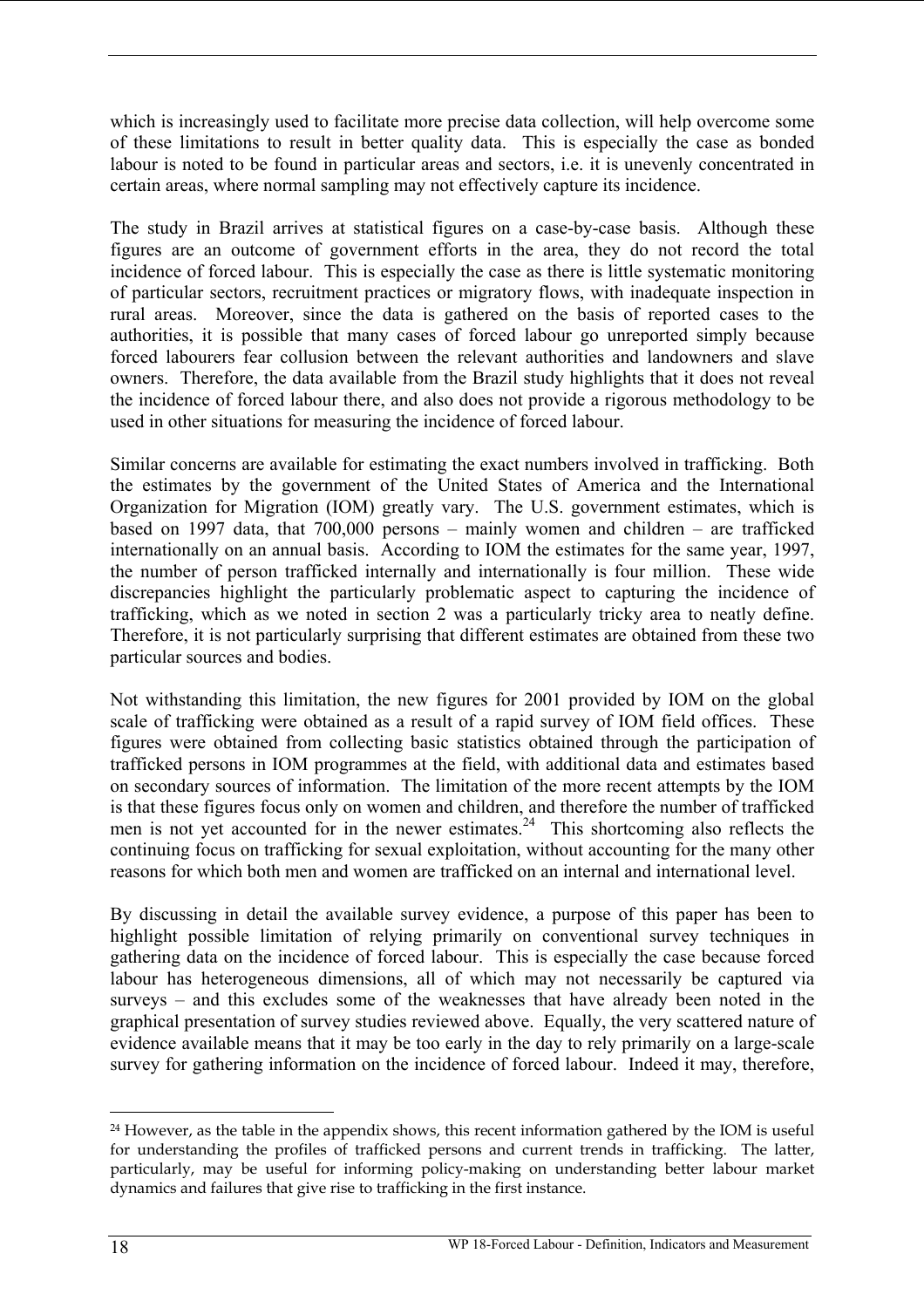well be the case that it is necessary to use a variety of measurement techniques at this very initial stages of a measurement exercise on forced labour.

The review of the survey studies helps begin to discuss in detail the ways in which it may be necessary to propose different alternatives to measuring forced labour. As the recent evidence indicates not all types of forced labour has been measured, and quantifying these particular categories may pose new challenges. For the non-quantified types of forced labour, it may be necessary to draw upon lessons from the information gathered and the survey studies initiated in other related areas. Therefore, the next section of the paper reviews some particular techniques that may be the most appropriate for measuring forced labour at this particular juncture.

#### **6. Information Gathered, Lessons Learnt**

From the review of surveys done thus far, it is apparent that any attempt to numerically establish the global incidence of forced labour may have to proceed on several grounds. It may have to begin with simple tallying techniques, such as the methods employed by Bales, to carrying out local and national samples. The benefits of each of these methods is evaluated in this section of the paper, which points to the different levels at which a preliminary attempt of obtaining global estimates on forced labour needs to proceed.

Primary data is considered to be invaluable in research, particularly when the purpose is to gather statistical data. Given the heterogeneous nature of forced labour and the particular difficulties associated with concretely identifying forced labour situations, it is may be necessary to assess the probability of bonded labour situations. At this stage, conducting rapid assessments may be a useful first step as a particular attribute of this method is to identify social and cultural factors of the particular social issue under investigation.

Carrying out rapid assessments would set the ground for more elaborate systems of collecting data through larger scale surveys, such as the GPF survey done in India. And this technique is particularly helpful where there is little data gathered, which is the case for almost all types of forced labour. Besides this, by carrying out rapid assessments it is possible to do more indepth studies in different sectors and geographical areas, to understand better the social and cultural factors as well as labour market failures that lead to forced labour situations. Moreover, this particular research technique for gathering statistical data is an important stepping-stone for doing intensive household surveys covering a particular community or sector where the incidence of bonded labour has been noted.<sup>25</sup> In this sense, quantifying the extent of all types of forced labour, especially those categories that lie in grey areas such as abduction and slavery, debt bondage, bonded labour and so forth, can begin with rapid assessments in areas, regions and sectors it is noted to  $exist.<sup>26</sup>$ 

An initial round of rapid assessments paves the way for more in-depth studies as well as for conducting sample surveys in particular regions, sectors and areas. As was noted before a particular problem with doing surveys in specific locations well known for forced labour is

<sup>&</sup>lt;sup>25</sup> A particular problem, of course, would be that there could be sampling bias. This to some degree could be overcome by using adaptive sampling techniques, which we will be discussed in detail later on in this paper.

 $26$  The exception is possibly the gathering of numerical data on the prevalence of prison labour, which is more easily quantifiable as prison records are likely to illuminate the necessary information.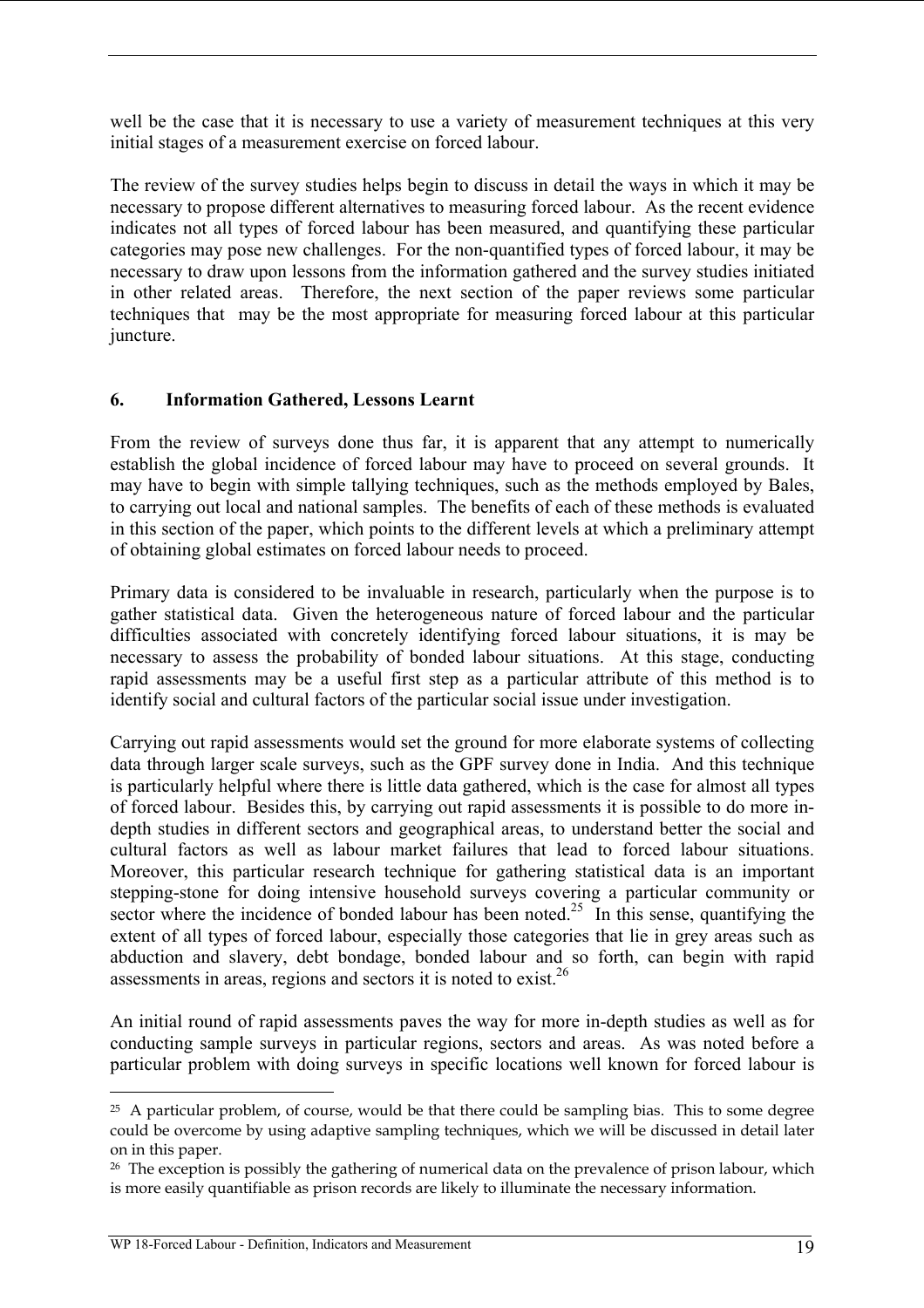that there could be sampling bias. In this scenario adopting the adaptive sampling technique<sup>27</sup> may be a way out of this problem, especially where it is necessary to extrapolate estimates. The box below describes in detail, the key features of the adaptive sampling technique and its uses – even though a limitation of this method is that it is more complicated to design, and therefore more costly as well.

#### **BOX ONE Adaptive Sampling Technique**

Adaptive sampling designs for statistical experiments are ones where the accruing data from experiments (i.e. the observations) are used to adjust experiments as it is being run. Typically, decisions such as how to sample during an experiment are made and fixed in advance. A sequential sampling algorithm or adaptive sampling algorithm obtains instances sequentially and it is determined from these instances whether it has already seen enough number of instances for achieving a given sample.

Adaptive procedures are more complicated to design, and they tend to be more difficult to implement than fixed sample size procedures. Because of this, adaptive designs are usually overlooked in favour of simpler, though less efficient, fixed designs. In many case, however, users are unaware of the option to use adaptive designs because standard statistical courses and packages do not include them.

The techniques offering workable solutions to the long-standing problem of estimating the abundance of rare clustered populations. For this reason, they are rapidly gaining prominence in social sciences and other fields with inherently difficult sampling situations.

In marked contrast to conventional sampling designs, in which the entire sample of units to be observed is fixed prior to the survey, adaptive sampling strategies allow for increased sampling intensity depending on upon observations made during the survey. For example, in a forced labour survey, sampling intensity may be increased whenever prevalence of the bonded labour is encountered in a cluster. The design allows for adjusting the weight of the sample upon accounting a higher probability of a sample.

By using this method at the phase of conducting surveys, potential criticisms – such as those levied against the GPF survey – can be avoided. Moreover, it is possible that by using this particular method, enumerators do not unnecessarily categories diverse situations under one

 $\overline{a}$ <sup>27</sup> The specific value of this method is that it is particularly suitable for obtaining estimates, whether national, regional or global, where there are a high probability of concentration in particular locations, and is known to be used successfully in estimating drug addiction. Since forced labour is difficult to quantify and found in specific areas, there is more need for further investigation into using this particular technique for measuring forced labour. [Thanks to Mr. Mehran for bringing to our attention these new measurement techniques and its particular appropriateness for measuring forced labour].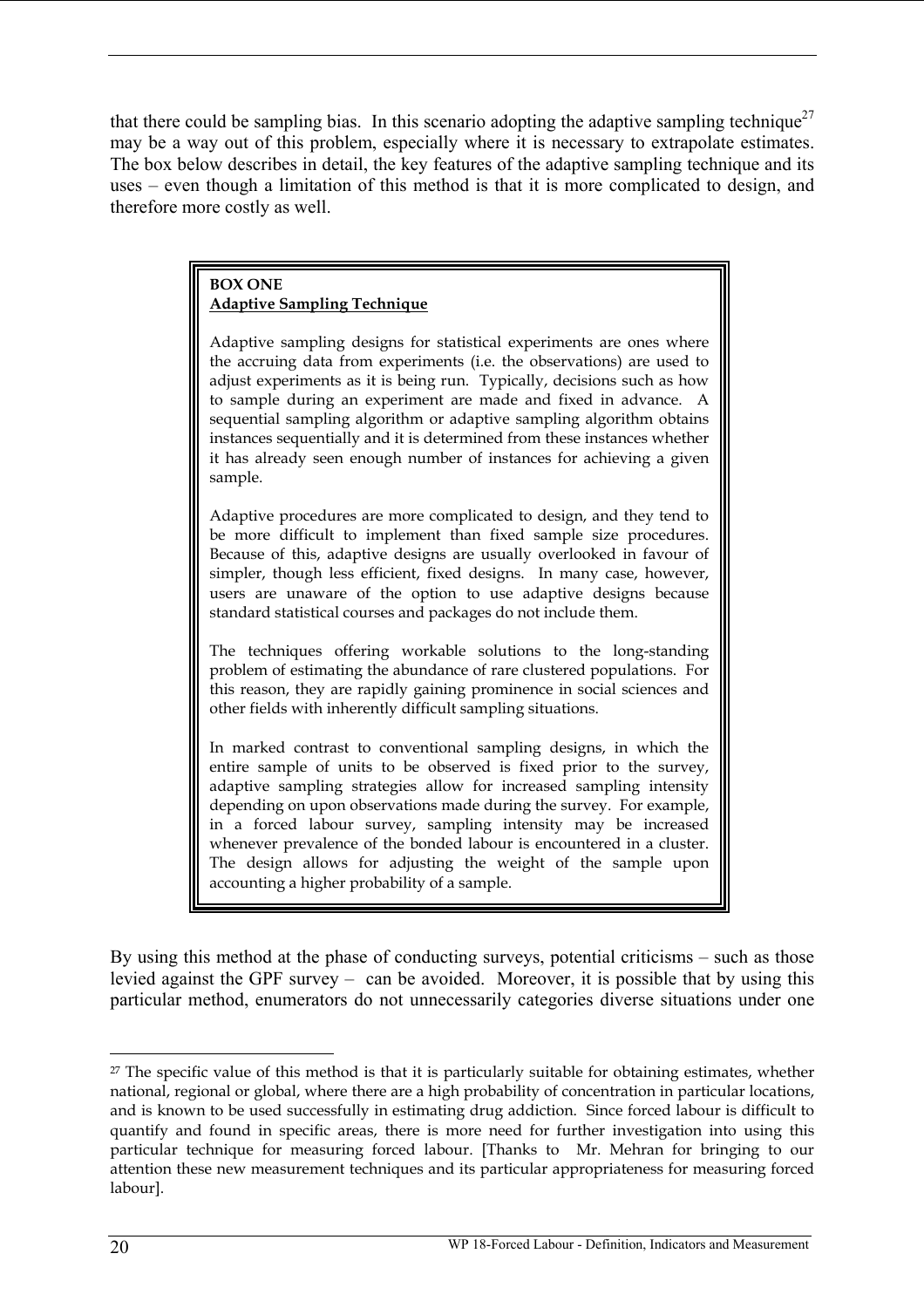grouping. And therefore, potential criticism of overestimation is avoided – which may be a challenge that will be confronted in enumerating the prevalence of forced labour.<sup>28</sup>

After carrying out rapid assessments, which includes the use of in-depth studies – such as case studies and participatory appraisal methods, the next logical step is to carry out micro-level sample surveys. Using each of these particular methods will help researchers to make sense of the data collected at a wider level as well as assess the quality of the data collected. The use of such methods is particularly relevant where it is necessary to undertake more rigorous analysis of the problem, and is very much necessary where little is known. Therefore, the use of these methods may be particularly relevant for probing into those categories of forced labour, such as abduction and slavery, trafficking, debt bondage, and bonded labour, where data and research is scanty or non-existent. In other words, since there is a paucity of statistical data on many forms of forced labour, it is imperative to begin measurement exercises on the quantification of forced labour on many levels. The box below, underscores the different situations in which rapid assessments, sample surveys, participatory appraisals and case studies are appropriate.

| <b>Rapid Assessments</b>                                                                                                                                                                                                                                                                                                                                                                                                                       | Participatory Appraisals and                                                                                                                                                                                                                                                                                                                                                                                                                                           | <b>Sample Surveys</b>                                                                                                                                                                                                                                                                                                                                                                                      |
|------------------------------------------------------------------------------------------------------------------------------------------------------------------------------------------------------------------------------------------------------------------------------------------------------------------------------------------------------------------------------------------------------------------------------------------------|------------------------------------------------------------------------------------------------------------------------------------------------------------------------------------------------------------------------------------------------------------------------------------------------------------------------------------------------------------------------------------------------------------------------------------------------------------------------|------------------------------------------------------------------------------------------------------------------------------------------------------------------------------------------------------------------------------------------------------------------------------------------------------------------------------------------------------------------------------------------------------------|
|                                                                                                                                                                                                                                                                                                                                                                                                                                                | <b>Case Studies</b>                                                                                                                                                                                                                                                                                                                                                                                                                                                    |                                                                                                                                                                                                                                                                                                                                                                                                            |
| • Useful from a programming<br>perspective when the goal of<br>the result is towards<br>implementation, monitoring,<br>and evaluation.<br>• An understanding of social<br>and cultural factors is<br>required.<br>• When it is necessary to<br>assess whether or not the felt<br>needs of the project is<br>addressed.<br>• There is a need for<br>contextual studies before<br>designing more complex<br>monitoring or impact<br>assessments. | • And understanding of social<br>and cultural factors is<br>required.<br>• It is necessary to understand<br>the quality of the data<br>collected through surveys or<br>rapid appraisals. For<br>example, the underlying<br>factors that contribute the<br>emergence and prevalence of<br>forced labour.<br>• The impact of community-<br>based organizations is<br>important.<br>• Other methods, such as<br>surveys and rapid<br>assessments have not been<br>useful. | When the target population<br>is heterogeneous and it is<br>difficult to isolate the factors<br>as they differ in different<br>environments.<br>Accurate estimates are<br>required.<br>Statistical comparisons must<br>be made between groups over<br>time and/or between<br>locations, sectors, and regions.<br>When micro-level data is<br>required for a more rigorous<br>data analysis of the problem. |
|                                                                                                                                                                                                                                                                                                                                                                                                                                                |                                                                                                                                                                                                                                                                                                                                                                                                                                                                        |                                                                                                                                                                                                                                                                                                                                                                                                            |

#### **BOX TWO: When Are Key Methodologies Appropriate?**

A review of current studies on the quantification of forced labour shows that at the early stages of obtaining a dynamic global picture, it is necessary to conduct both quantitative and qualitative studies. This is particularly the case since the object of study here, forced labour, is a relatively little known and understood – and is a usual first step in social science research (Bales 2002:9). By conducting these two different modes of investigation into forced labour,

<sup>&</sup>lt;sup>28</sup> This is a problem that may be encountered, because as was mentioned in section 2 there are many grey areas of forced labour that may not be easy to measure. One way of overcoming this particular limitation would be to incorporate probing questions that proceed beyond surface factors. For example, inquire about the loans and debts potential forced labourers may have, what is the repayment method, what is the time period of these loans and debts and so forth will help distinguish between legitimate sharecropping and bonded labour situations. Obviously, questionnaires have to be adapted to the particular type of forced labourers under investigation, but a high level of sensitivity to ground situations is necessary to avoid overestimation and ensure accuracy and reliability.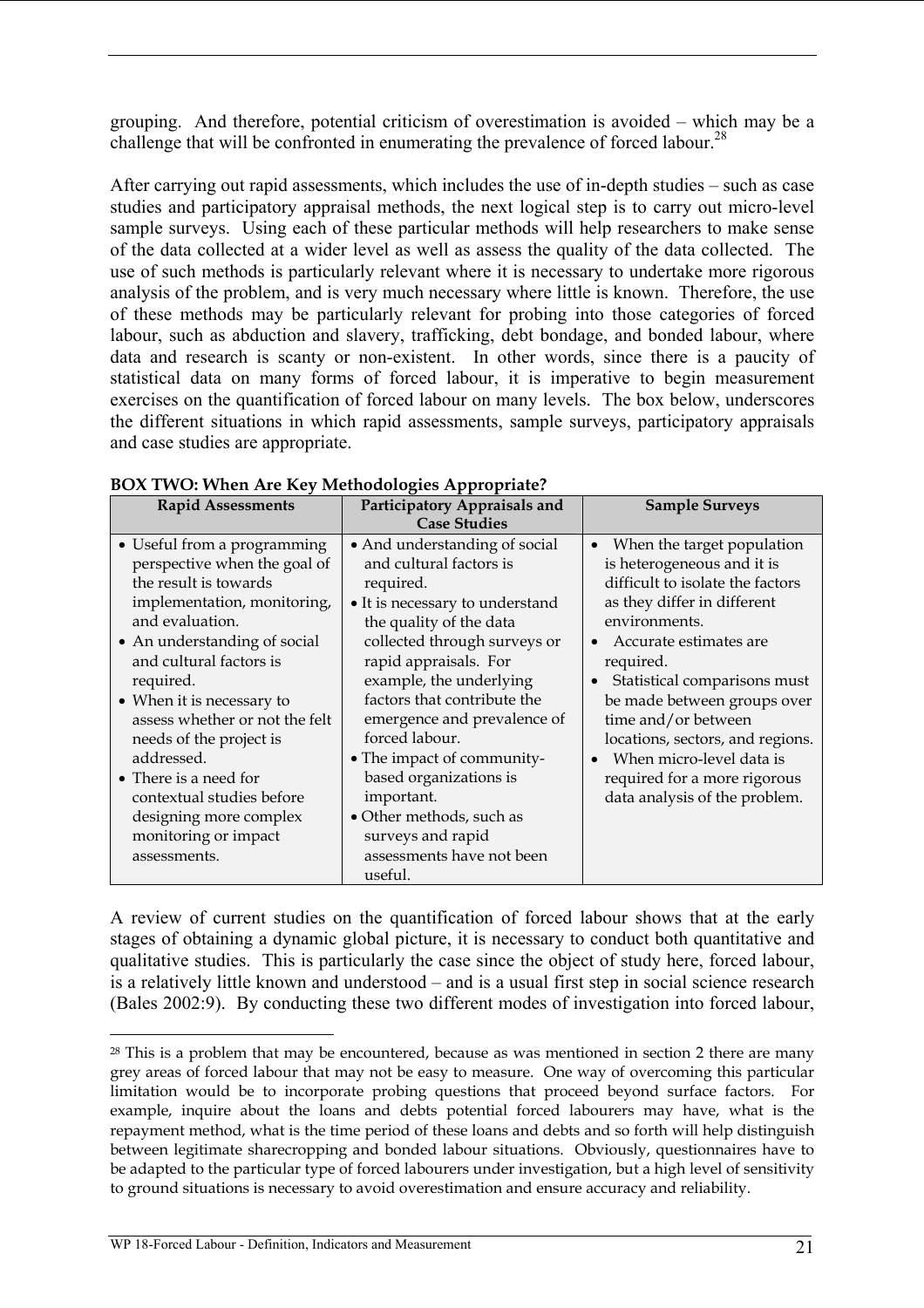it becomes possible to cross-check evidence so as to verify the accuracy of the data obtained. Equally, it is important to keep in mind that since some categories of forced labour are criminal activities, namely trafficking, that conducting any type of investigative research on this will only scratch the surface of the problem – especially in trying to get statistical data.

This challenges aside, however, the need to move forward on combining quantitative and qualitative research to obtain figures on forced labour is quite apparent – and therefore, should be given high consideration. Therefore, in the concluding section we argue the need to not just carry forward in such research activities, but also explore the ways in which we may need to make sense of the current figures in getting global estimates.

### **7. Conclusion**

From the review carried out, there is little doubt that measuring forced labour at the global level and arriving at reliable estimates may be a task fraught with difficulty. However, the situation is not without hope, as there is enough evidence, scanty as that may seem, from which it is possible to trace forward-looking research options. A synopsis of some of these measurement options are briefly given in this section of the paper, so as to pull together the threads on the different levels at which a measurement exercise has to be carried out at this early stage of obtaining global estimates.

A device used in particular situations has been the development of proxy indicators – with the vulnerability to debt bondage index being a case in point. While this particular tool does not provide a means of measuring the depth of forced labour, and indeed this is not its purpose, it is useful in drawing attention to areas and locations where there is likely to be a concentration of forced labour situations. This information can be used to carry out further research studies, such as rapid assessments, micro-level surveys and so forth. In this respect, therefore, the information available from proxy indicators can be utilized to progress towards applying other measurement techniques where forced labour situations is likely to be found.

Rapid assessments and participatory appraisals are the more commonly used methods in collecting data in fields of study where there is much fluidity and areas of overlap. This approach was effectively used in obtaining data on child labour, which fed into its process of arriving at global estimates by the IPEC. Similarly, carrying out rapid assessments and participatory appraisals in particular areas, sectors and locations where forced labour is to be found will need to be fed into a data gathering exercise. However, a level of qualitative variation is necessary in designing rapid assessments for forced labour, given the heterogeneity of different forced labour situations. Therefore, it is necessary not to go in search of forced labour, so to speak, but to analyse different situations with sensitivity so as to decipher between seemingly force labour-like situations. This is particularly applicable in detecting forced labour situations within an array of share-cropping arrangements, and equally in distinguishing between smuggling and trafficking situations.

The worth of the rapid assessment and participatory appraisal methods is not simply this. These measurement procedure are also helpful for devising micro-level and larger-scale surveys, which is commonly used in gathering statistical data. In spite of the problems in conducting surveys, particularly in a field of analysis such as forced labour, noted before the value of doing surveys should not be underestimated.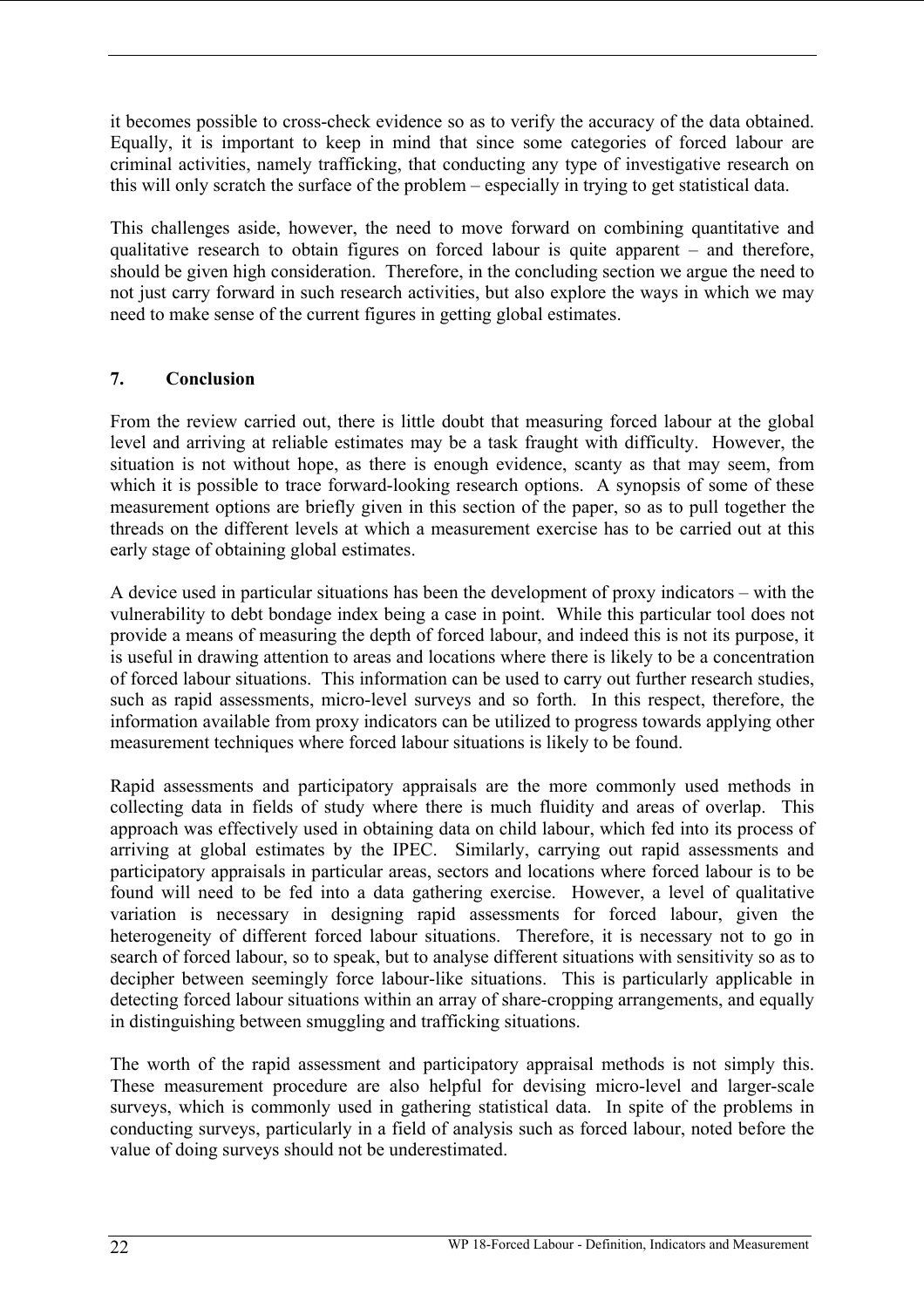Moreover, if sample surveys are combined together with participatory and other qualitative approaches they provide a basket of techniques relevant to different situations and may give better results. As indicated in Box Two, each method has its own strengths, and as a result studies are now able to benefit from the advantages of sample surveys and statistical methods together with qualitative approaches. Furthermore, by using different methods to research the same issue also helps cross-check and verify one set of results with another, thereby minimizing the occurrence of discrepancies.

Besides this, when conducting intensive surveys covering households within a particular community, sector, location or region, the weaknesses of the GPF survey being applicable to other similar survey should not be discounted. However, using the adaptive sampling technique, the benefits which were noted in the previous section, will minimize any potential overestimation. Therefore, by utilizing the latest available statistical techniques that helps eliminate problems associated with commonly used survey techniques, it becomes possible to overcome criticisms that may be levied again and again.

While primary research methods are the most common means of gathering statistical data, using secondary sources for arriving at global estimates may also be necessary at this early juncture. As the review above has shown this is not the only device available for garnering numerical figures on forced labour. The tallying methods employed by Bales (2002) in estimating global figures for forced labour and by the ILO (2002) for the worst forms of child labour are equally critical at this early juncture. In the case of arriving at tallying figures, it is important to take care in using the figures obtained from the GPF survey, especially since it has not been recognized by the Indian state. By careful cross verification, using the figures obtained by the GPF, however, should be a possibility open for enumerators.

In conclusion it can be re-stated that the need for global figures on forced labour at this juncture is imperative, because policy-making also needs to be based on statistical information. And therefore, this is an important area of research needing close scrutiny. Nonetheless, it is essential to keep in mind that there are limitations to many of these approaches, and therefore, they are likely therefore to come in for criticism from different quarters. However, given the complexities of the categories of forced labour, it would be an ambitious task to capture its numerical incidence through one method or sample survey techniques alone. Instead a variety of methods will have to be used, especially at an early phase of the process – so that it is possible to proceed forward in the search for accurate and reliable global estimates.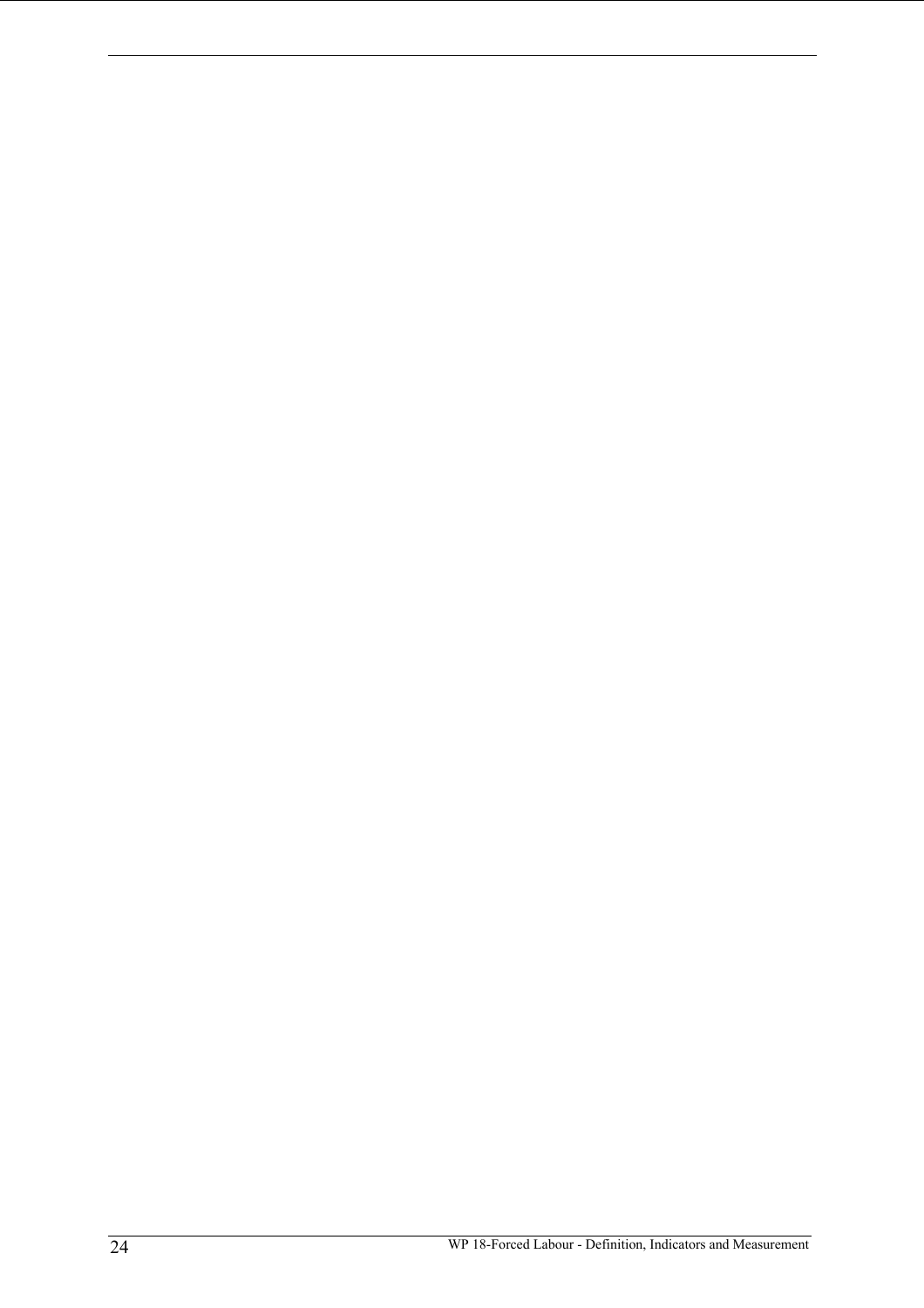| <b>SOURCE</b>                                      | <b>DESTINATION</b>                                                               | <b>TYPE</b> (If Specified)                                 | <b>SCALE</b>                                                                                                                                                                                                                                                                                                       |
|----------------------------------------------------|----------------------------------------------------------------------------------|------------------------------------------------------------|--------------------------------------------------------------------------------------------------------------------------------------------------------------------------------------------------------------------------------------------------------------------------------------------------------------------|
| <b>Africa</b><br>Nigeria (March 1999-<br>Dec 2000) | Italy, Belgium,<br>Netherlands                                                   | <b>Sexual Exploitation</b><br>and Forced Labour            | 1,178                                                                                                                                                                                                                                                                                                              |
| Ghana (1998-2000)<br>Ethiopia (1999)               | Nigeria, Ivory<br>Coast, Italy,<br>Belgium,<br>Netherlands,<br>Lebanon, Libya,   | <b>Sexual Exploitation</b><br>and Forced Labour            | 3,582                                                                                                                                                                                                                                                                                                              |
| Mali                                               | U.S.A<br>Middle East, Gulf<br>States, Mongolia<br>Ivory Coast,<br>Nigeria, Saudi | Forced labour, Child<br><b>Labour and Domestic</b><br>Work | $12,000 - 20,000$<br>At least 2,000 reported at<br>present                                                                                                                                                                                                                                                         |
|                                                    | Arabia, Kuwait                                                                   |                                                            |                                                                                                                                                                                                                                                                                                                    |
| Asia<br>China (2000)                               |                                                                                  |                                                            | 123,000 women and children<br>in a nation six-month rescue<br>operation                                                                                                                                                                                                                                            |
| Cambodia (2000)                                    | Internal, Thailand,<br>Taiwan, Singapore                                         | Sex industry, Begging<br>and sometimes<br>Domestic Labour  | 235 trafficked persons<br>returned to home country                                                                                                                                                                                                                                                                 |
| Vietnam                                            | China, Taiwan,<br>Cambodia                                                       | Marriage and Sex<br>industry                               |                                                                                                                                                                                                                                                                                                                    |
| <b>South Asia</b>                                  |                                                                                  |                                                            |                                                                                                                                                                                                                                                                                                                    |
| Nepal                                              | India                                                                            | Sex industry                                               | $5,000-7,000$ women and girls<br>per year                                                                                                                                                                                                                                                                          |
| Bangladesh<br>Sri Lanka                            | India, Pakistan,<br>Middle East<br>Both internal and to                          | Sex industry<br>Sex industry and                           | 13,500 out of 500,000<br>estimated prostitutes in India<br>are Bangladeshi. In Pakistan<br>4,500 per annum and 200,000<br>in ten years.<br>In the Middle-East 200,000<br>in the last 20 years and 3,397<br>children (1683 boys) in the<br>last ten years, and 2,000-<br>3,000 children a year.<br>500,000 per year |
|                                                    | other countries.                                                                 | Domestic labour                                            |                                                                                                                                                                                                                                                                                                                    |
| <b>Latin America</b>                               |                                                                                  |                                                            |                                                                                                                                                                                                                                                                                                                    |
| Columbia                                           |                                                                                  | Sexual & Forced<br>Labour                                  | $(\ldots)$                                                                                                                                                                                                                                                                                                         |

# **Appendix**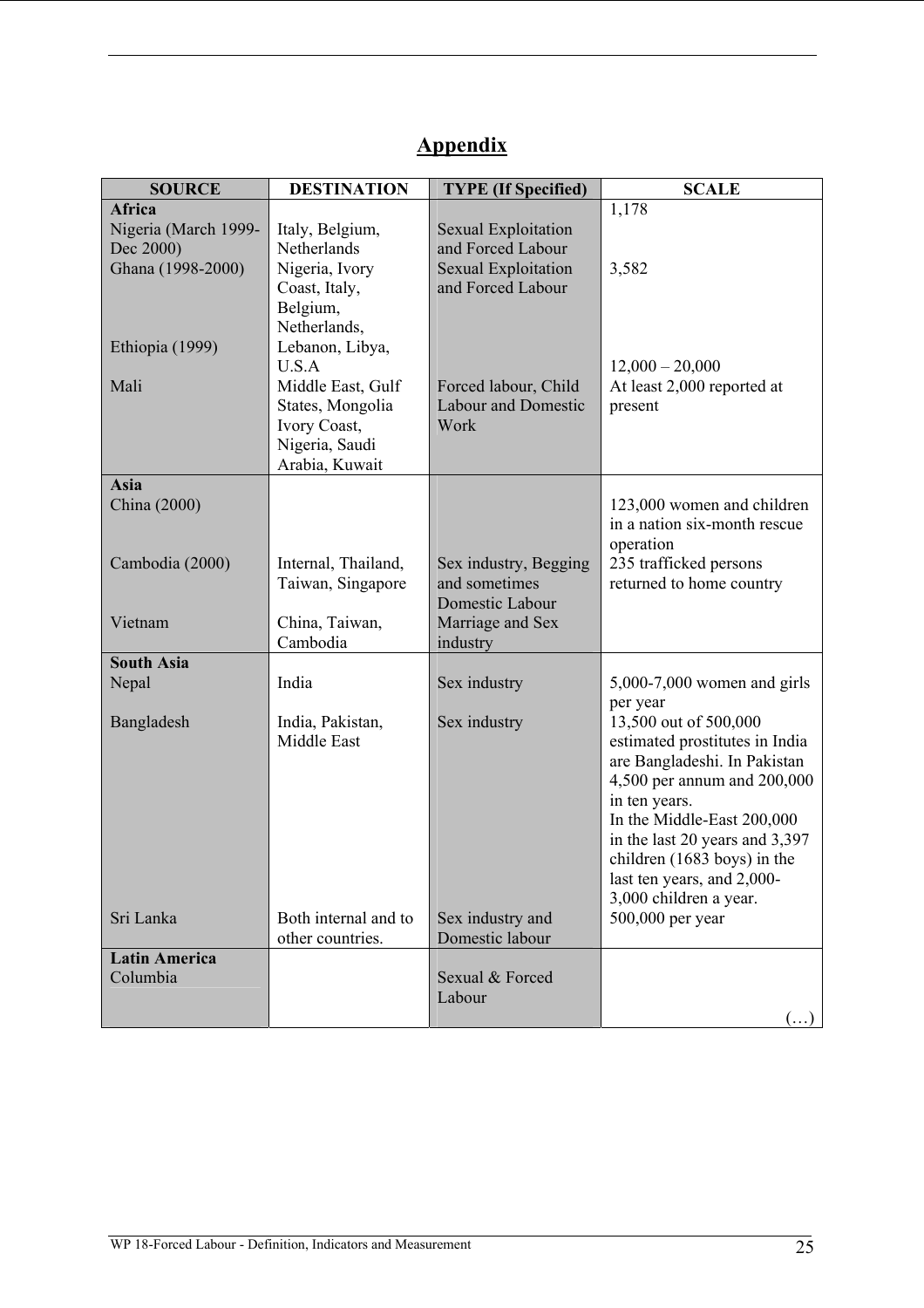| <b>Eastern Europe</b><br>(Only IOM assisted<br>returns of trafficked<br>the<br>from<br>women<br>Balkans and Western<br>Europe for 2000 are<br>provided)                                                                    |                                                                                                                       | Sex industry and<br>promise of jobs                                                        | 652 women returned by IOM,<br>and 703 IOM assisted<br>voluntary returns. |
|----------------------------------------------------------------------------------------------------------------------------------------------------------------------------------------------------------------------------|-----------------------------------------------------------------------------------------------------------------------|--------------------------------------------------------------------------------------------|--------------------------------------------------------------------------|
| <b>Western Europe</b><br>from<br>the<br>(Person<br>following regions are<br>trafficked<br>into<br>Europe<br>Western<br>$\overline{\phantom{m}}$<br>Africa,<br>Latin<br>Asia,<br>America,<br>Central and Eastern<br>Europe) | Belgium (1999)<br>Germany (2000)<br>Netherlands (women<br>only $-1998$ )<br>Italy (women only)                        |                                                                                            | 334<br>100 assisted victims by IOM<br>288<br>Average 20,000-30,000       |
| <b>Central Asia</b><br>Kazakhstan (1999)<br>Kyrygystan<br>Tajikistan (2000)                                                                                                                                                | UAE, Moscow,<br>Greece<br>CIS, Turkey, transit<br>via Russia and<br>Middle East<br>Middle East,<br>Ukraine, Kyrgystan | Sex industry<br>Sex industry and<br>promise of jobs<br>Sex industry and<br>promise of jobs | 5000 women<br>4000 women<br>At least 20 known cases                      |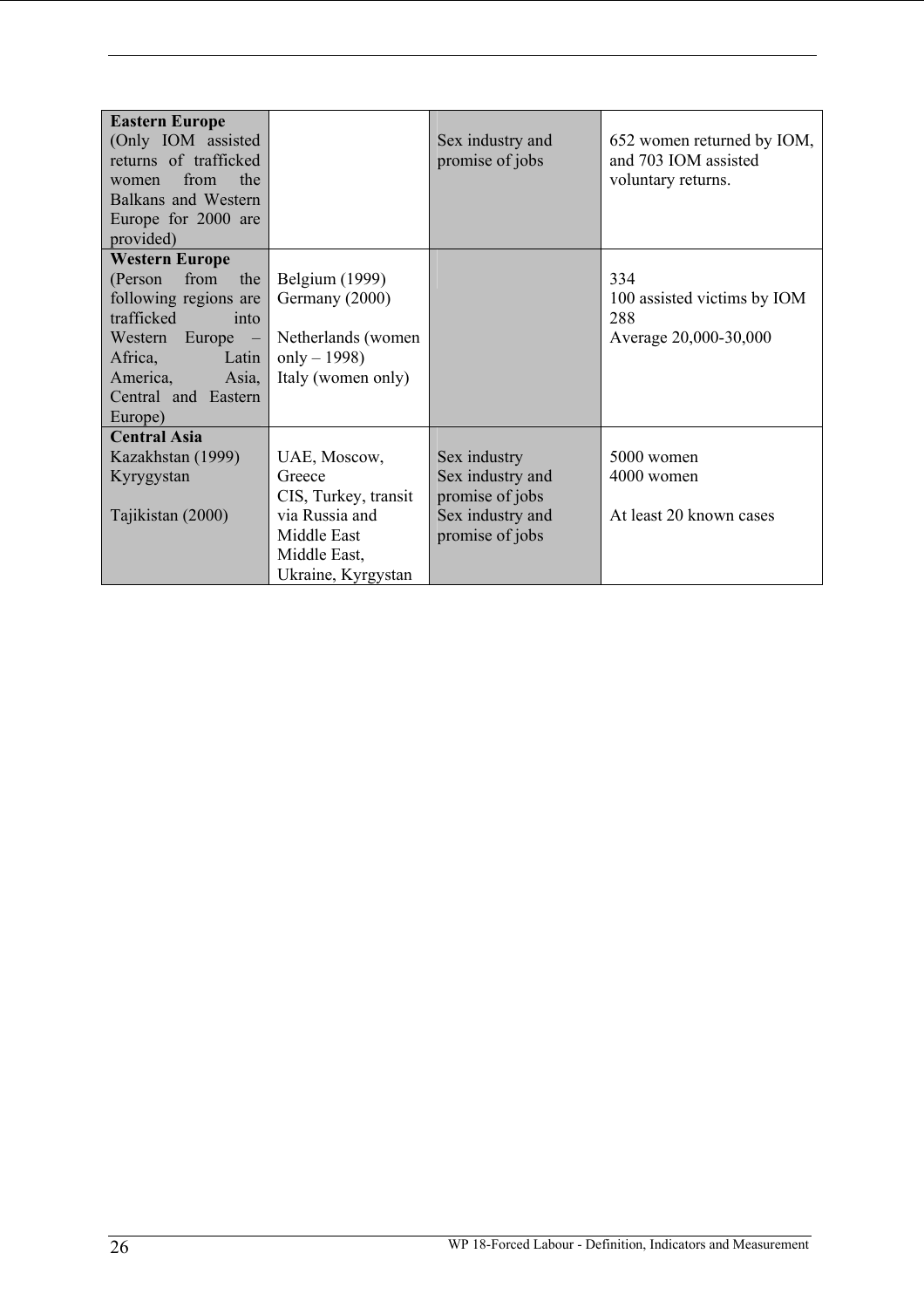## **References**

- Bales, Kevin. 2000. **Disposable People: New Slavery in the Global Economy**. Berkeley, Los Angeles, and London: University of California Press
- . 2002. "International Labour Standards: Quality of Information and Measures of Progress in Combating Forced Labour." Paper presented at the International Labour Standards: Quality of Information and Measures of Progress Workshop, Washington D.C., July 10-11, 2002.
- Busse, Mathias. 2002. "Trade and Investment Effects of Forced Labour: An Empirical Assessment." Unpublished Paper.
- Cuyvers, Ludo, Danny van den Bulcke, and Chrisna Wijaya. 2001. "Quantifying Respect for Selected Core Labour Standards with Special Emphasis on Force Labour." Unpublished Mimeograph. Geneva: I.L.O.
- Department of State United States if America. 2002. **Trafficking in Persons Report**. U.S.A.
- Institute for Human Development. (Undated). "Report on Vulnerability to Debt Bondage Index." Unpublished Mimeograph. Social Finance Unit, I.L.O. Geneva: I.L.O.
- International Labour Office. 2001a. **Stopping Forced Labour**. Global Report under the Follow-Up to the ILO Declaration on Fundamental Principles and Rights at Work. Geneva: I.L.O.
- . 2001b. "Follow-up to the ILO Declaration on Fundamental Principles and Rights at Work: Priorities and Action Plans for Technical Cooperation." Fifth Item, Govern Body – Committee on Technical Cooperation. Geneva: I.L.O.
- Kucera, David. 2001. "The Effects of Core Worker Rights on Labour Costs and Foreign Direct Investment: Evaluating the Conventional Wisdom." Discussion Paper 130. Decent Work Research Program. Geneva: I.L.O.
- Rai, Pallavi. 2002. "Measuring Force Labour: A Critical Review." Unpublished Mimeograph. IFP/Declaration. Geneva: I.L.O.
- Smith, Robert. 2002. "Why Human Development Varies by Region: Exploring Correlated and Causes." Unpublished Paper. Massachusetts: Social Structural Research Incorporation.
- Thompson, Steven. 1992. **Sampling**. New York: John Wiley and Sons, Incorporation.
- United Nations Economic and Social Council. 2002. **Recommended Principles and Guidelines on Human Rights and Human Trafficking** . New York.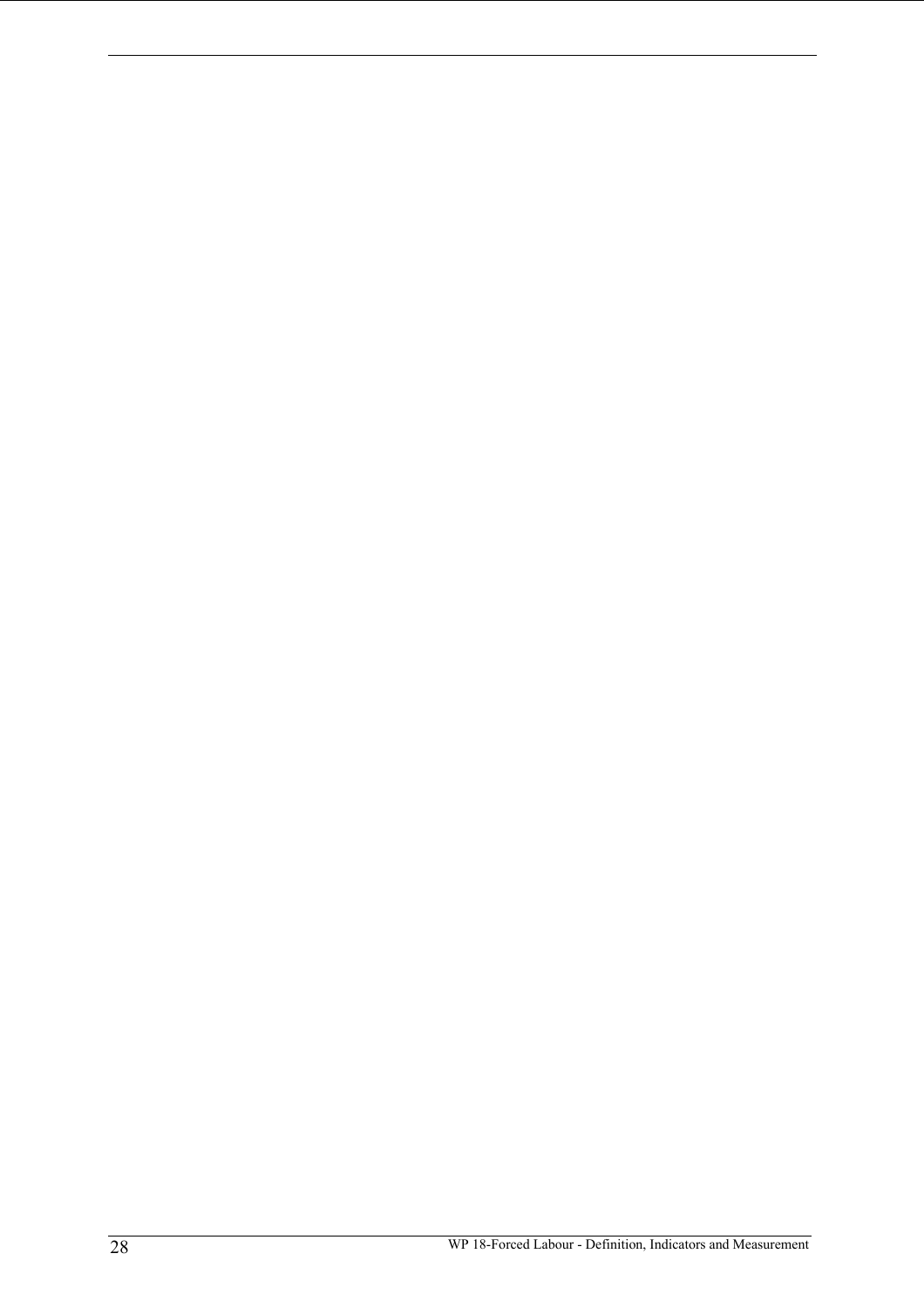#### **List of Working Papers of the InFocus Programme on Promoting the Declaration**

- No. 1 Bonded Labour in Pakistan, by Aly Ercelawn and Muhammad Nauman, June 2001.
- No. 2 A Perspective Plan to Eliminate Forced Labour in India, by L. Mishra, July 2001.
- No. 3 Défis et opportunités pour la Déclaration au Bénin, by Bertin C. Amoussou, August 2001.
- No. 4 Défis et opportunités pour la Déclaration au Niger : Identification des obstacles à la mise en œuvre des principes et droits fondamentaux au travail et propositions et solutions au Niger, by Moussa Oumanou, August 2001.
- No. 5 Égalité de rémunération au Mali, by Dominique Meurs, August 2001.
- No. 6 Défis et opportunités pour la Déclaration au Burkina Faso, by Seydou Konate, September 2001.
- No. 7 Child Labour in the Russian Federation, by Svetlana Stephenson, June 2002.
- No. 8 Intersecting risks: HIV/AIDS and Child Labour, by Bill Rau, June 2002.
- No. 9 Los principios y derechos fundamentales en el trabajo: su valor, su viabilidad, su incidencia y su importancia como elementos de progreso económico y de justicia social, de María Luz Vega Ruiz y Daniel Martínez, Julio 2002.
- No. 10 The Links between Collective Bargaining and Equality, by Adelle Blackett and Colleen Sheppard, September 2002.
- No. 11 Annotated bibliography on forced/bonded labour in India, by Mr. L. Mishra, December 2002.
- No 12 Minimum wages and pay equity in Latin America, by Damian Grimshaw and Marcela Miozzo, March 2003
- No. 13 Gaps in basic workers' rights: Measuring international adherence to and implementation of the Organization's values with public ILO data, by W. R. Böhning, May 2003.
- No. 14 Equal Opportunities Practices and Enterprises Performance: An investigation on Australian and British Data, by Prof. V. Pérotin, Dr. A. Robinson and Dr. J. Loundes, July 2003
- No. 15 Freedom of Association and Collective Bargaining, a study of Indonesian experience 1998-2003, by Patrick Quinn, September 2003
- No. 16 Gender-based occupational segregation in the 1990s, by Richard Anker, Helinä Melkas and Ailsa Korten, September 2003.
- No. 17 Normalised and Disaggregated Gaps in Basic Workers' Rights, by W.R. Böhning, November 2003
- No. 18 Forced Labour: Definition, Indicators and Measurement, by Kanchana Ruwanpura & Pallavi Rai, March 2004.
- No. 19 Pay equity, minimum wage and equality at work: theoretical framework and empirical evidence, by Jill Rubery, November 2003